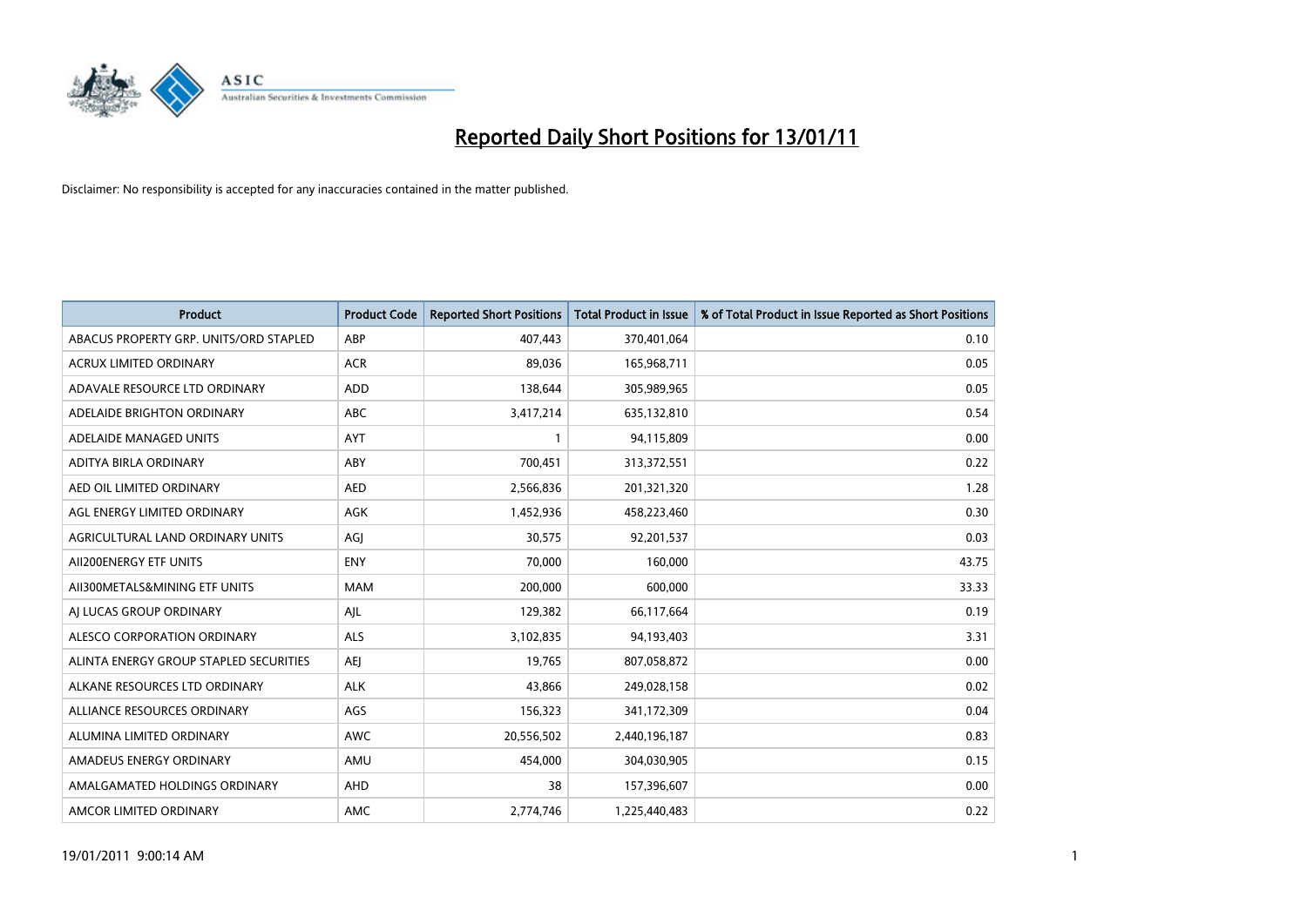

| <b>Product</b>                          | <b>Product Code</b> | <b>Reported Short Positions</b> | Total Product in Issue | % of Total Product in Issue Reported as Short Positions |
|-----------------------------------------|---------------------|---------------------------------|------------------------|---------------------------------------------------------|
| AMP CAPITAL CHINA ORDINARY UNITS        | AGF                 | 52,241                          | 337,034,455            | 0.02                                                    |
| AMP LIMITED ORDINARY                    | AMP                 | 15,522,757                      | 2,094,424,200          | 0.69                                                    |
| AMPELLA MINING ORDINARY                 | <b>AMX</b>          | 463,086                         | 201,225,108            | 0.22                                                    |
| ANSELL LIMITED ORDINARY                 | <b>ANN</b>          | 2,197,000                       | 133,007,903            | 1.66                                                    |
| ANTARES ENERGY LTD ORDINARY             | <b>AZZ</b>          | 146,973                         | 299,333,110            | 0.04                                                    |
| ANZ BANKING GRP LTD ORDINARY            | ANZ                 | 3,484,378                       | 2,595,984,659          | 0.13                                                    |
| APA GROUP STAPLED SECURITIES            | <b>APA</b>          | 4,136,865                       | 551,689,118            | 0.75                                                    |
| APEX MINERALS NL ORDINARY               | <b>AXM</b>          | 885,146                         | 3,567,819,915          | 0.02                                                    |
| APN EUROPEAN RETAIL UNITS STAPLED SEC.  | <b>AEZ</b>          | 11,832                          | 544,910,660            | 0.00                                                    |
| APN NEWS & MEDIA ORDINARY               | <b>APN</b>          | 8,002,442                       | 606,084,019            | 1.32                                                    |
| APOLLO GAS LIMITED ORDINARY             | <b>AZO</b>          | 375,000                         | 90,400,136             | 0.41                                                    |
| AQUARIUS PLATINUM. ORDINARY             | <b>AOP</b>          | 2,226,154                       | 463,241,295            | 0.49                                                    |
| AQUILA RESOURCES ORDINARY               | <b>AQA</b>          | 1.989.942                       | 374,314,049            | 0.54                                                    |
| ARAFURA RESOURCE LTD ORDINARY           | <b>ARU</b>          | 3,411,947                       | 367,855,342            | 0.93                                                    |
| ARB CORPORATION ORDINARY                | <b>ARP</b>          | 52,434                          | 72,481,302             | 0.07                                                    |
| ARDENT LEISURE GROUP STAPLED SECURITIES | AAD                 | 2,122,223                       | 312,836,274            | 0.69                                                    |
| ARISTOCRAT LEISURE ORDINARY             | <b>ALL</b>          | 23,880,175                      | 533,983,910            | 4.48                                                    |
| ASCIANO LIMITED ORDINARY                | <b>AIO</b>          | 38,934,987                      | 2,926,103,883          | 1.33                                                    |
| ASG GROUP LIMITED ORDINARY              | <b>ASZ</b>          | 6,170                           | 168,247,718            | 0.00                                                    |
| ASPEN GROUP ORD/UNITS STAPLED           | <b>APZ</b>          | 900,148                         | 588,269,075            | 0.14                                                    |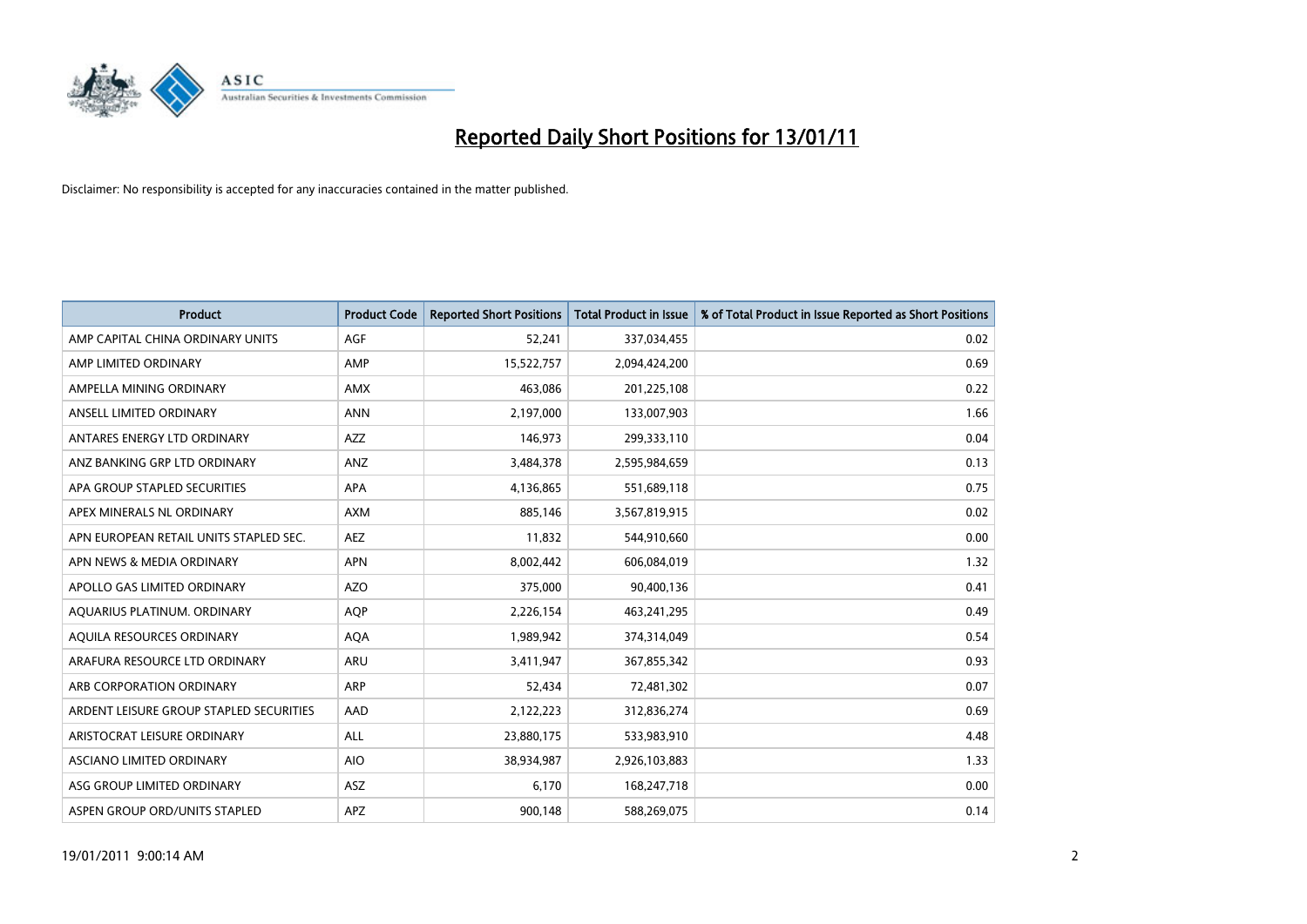

| <b>Product</b>                            | <b>Product Code</b> | <b>Reported Short Positions</b> | <b>Total Product in Issue</b> | % of Total Product in Issue Reported as Short Positions |
|-------------------------------------------|---------------------|---------------------------------|-------------------------------|---------------------------------------------------------|
| ASTRO JAP PROP GROUP STAPLED SEC. DEF SET | AJADC               | 56,598                          | 50,821,217                    | 0.11                                                    |
| ASX LIMITED ORDINARY                      | <b>ASX</b>          | 808,719                         | 175,136,729                   | 0.47                                                    |
| ATLANTIC LIMITED ORDINARY                 | ATI                 | 495,603                         | 110,273,778                   | 0.45                                                    |
| ATLAS IRON LIMITED ORDINARY               | <b>AGO</b>          | 7,858,659                       | 547,089,119                   | 1.39                                                    |
| AUCKLAND INTERNATION ORDINARY             | <b>AIA</b>          | 121,987                         | 1,317,998,787                 | 0.01                                                    |
| <b>AURORA OIL &amp; GAS ORDINARY</b>      | <b>AUT</b>          | 809,202                         | 380,037,862                   | 0.22                                                    |
| <b>AUSDRILL LIMITED ORDINARY</b>          | <b>ASL</b>          | 98,126                          | 262,867,240                   | 0.04                                                    |
| AUSENCO LIMITED ORDINARY                  | AAX                 | 3,898,658                       | 122,427,576                   | 3.18                                                    |
| AUSTAL LIMITED ORDINARY                   | ASB                 | 161,466                         | 188,069,638                   | 0.08                                                    |
| <b>AUSTAR UNITED ORDINARY</b>             | <b>AUN</b>          | 15,548,577                      | 1,271,357,418                 | 1.21                                                    |
| AUSTBROKERS HOLDINGS ORDINARY             | <b>AUB</b>          | $\overline{2}$                  | 54,339,433                    | 0.00                                                    |
| AUSTIN ENGINEERING ORDINARY               | ANG                 | 18,065                          | 71,614,403                    | 0.02                                                    |
| <b>AUSTRALAND ASSETS ASSETS</b>           | AAZPB               | 1,168                           | 2,750,000                     | 0.04                                                    |
| AUSTRALAND PROPERTY STAPLED SECURITY      | <b>ALZ</b>          | 2,608,186                       | 576,837,197                   | 0.45                                                    |
| AUSTRALIAN AGRICULT. ORDINARY             | AAC                 | 4,551,973                       | 264,264,459                   | 1.70                                                    |
| <b>AUSTRALIAN EDUCATION UNITS</b>         | <b>AEU</b>          | 625,000                         | 134,973,383                   | 0.46                                                    |
| AUSTRALIAN INFRASTR, UNITS/ORDINARY       | <b>AIX</b>          | 370,005                         | 620,733,944                   | 0.06                                                    |
| AUSTRALIAN MINES LTD ORDINARY             | <b>AUZ</b>          | 1,400,000                       | 349,083,108                   | 0.40                                                    |
| AUSTRALIAN PHARM, ORDINARY                | API                 | 836,703                         | 488,115,883                   | 0.16                                                    |
| AUTOMOTIVE HOLDINGS ORDINARY              | AHE                 | 521,384                         | 226,387,577                   | 0.22                                                    |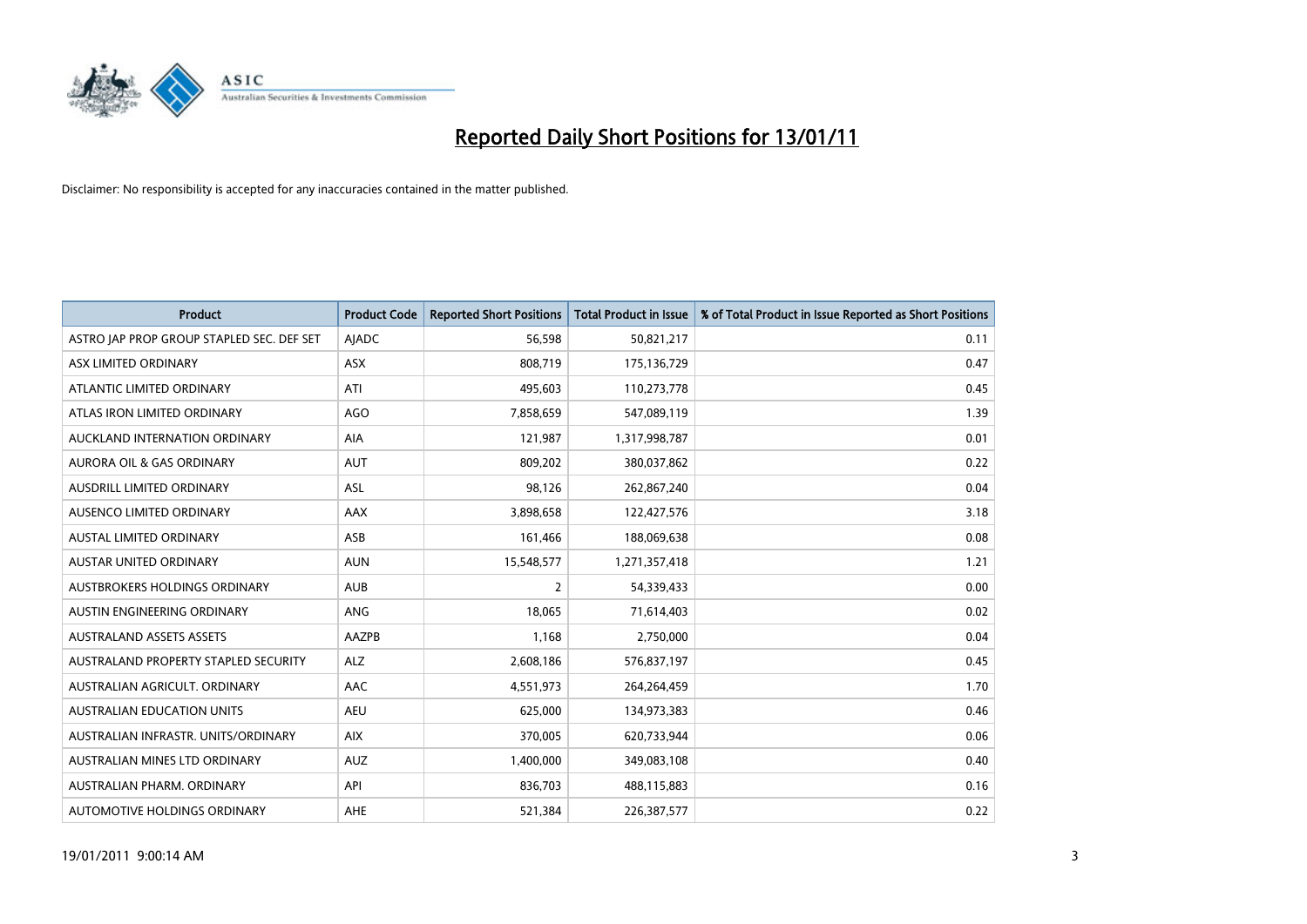

| <b>Product</b>                       | <b>Product Code</b> | <b>Reported Short Positions</b> | <b>Total Product in Issue</b> | % of Total Product in Issue Reported as Short Positions |
|--------------------------------------|---------------------|---------------------------------|-------------------------------|---------------------------------------------------------|
| AVEXA LIMITED ORDINARY               | <b>AVX</b>          | 243,657                         | 847,688,779                   | 0.03                                                    |
| AVOCA RESOURCES ORDINARY             | <b>AVO</b>          | 302,648                         | 302,599,660                   | 0.11                                                    |
| AWE LIMITED ORDINARY                 | AWE                 | 4,241,091                       | 521,871,941                   | 0.82                                                    |
| AXA ASIA PACIFIC ORDINARY            | <b>AXA</b>          | 792,737                         | 2,067,095,545                 | 0.03                                                    |
| BANK OF QUEENSLAND. ORDINARY         | <b>BOQ</b>          | 1,445,485                       | 222,072,957                   | 0.65                                                    |
| <b>BANNERMAN RESOURCES ORDINARY</b>  | <b>BMN</b>          | 271,817                         | 234,435,934                   | 0.11                                                    |
| <b>BASS STRAIT OIL CO ORDINARY</b>   | <b>BAS</b>          | 1,482                           | 291,030,250                   | 0.00                                                    |
| BATHURST RESOURCES ORDINARY          | <b>BTU</b>          | 3,106,239                       | 608,890,044                   | 0.51                                                    |
| <b>BAUXITE RESOURCE LTD ORDINARY</b> | <b>BAU</b>          | 35,697                          | 234,379,896                   | 0.02                                                    |
| <b>BC IRON LIMITED ORDINARY</b>      | <b>BCI</b>          | 36,079                          | 92,561,000                    | 0.04                                                    |
| BEACH ENERGY LIMITED ORDINARY        | <b>BPT</b>          | 3,238,984                       | 1,099,021,290                 | 0.29                                                    |
| BEADELL RESOURCE LTD ORDINARY        | <b>BDR</b>          | 81,784                          | 621,937,828                   | 0.02                                                    |
| BENDIGO AND ADELAIDE ORDINARY        | <b>BEN</b>          | 4,835,123                       | 357,615,138                   | 1.34                                                    |
| BERKELEY RESOURCES ORDINARY          | <b>BKY</b>          | 138,070                         | 141,935,898                   | 0.09                                                    |
| <b>BHP BILLITON LIMITED ORDINARY</b> | <b>BHP</b>          | 23,254,227                      | 3,356,081,497                 | 0.65                                                    |
| <b>BILLABONG ORDINARY</b>            | <b>BBG</b>          | 8,875,564                       | 253,613,826                   | 3.48                                                    |
| <b>BIOTA HOLDINGS ORDINARY</b>       | <b>BTA</b>          | 1,839,991                       | 180,805,565                   | 1.02                                                    |
| <b>BISALLOY STEEL ORDINARY</b>       | <b>BIS</b>          | 84,480                          | 216,455,965                   | 0.04                                                    |
| BKI INVESTMENT LTD ORDINARY          | BKI                 | 508                             | 420,919,092                   | 0.00                                                    |
| <b>BLACKTHORN RESOURCES ORDINARY</b> | <b>BTR</b>          | 35,848                          | 106,885,300                   | 0.03                                                    |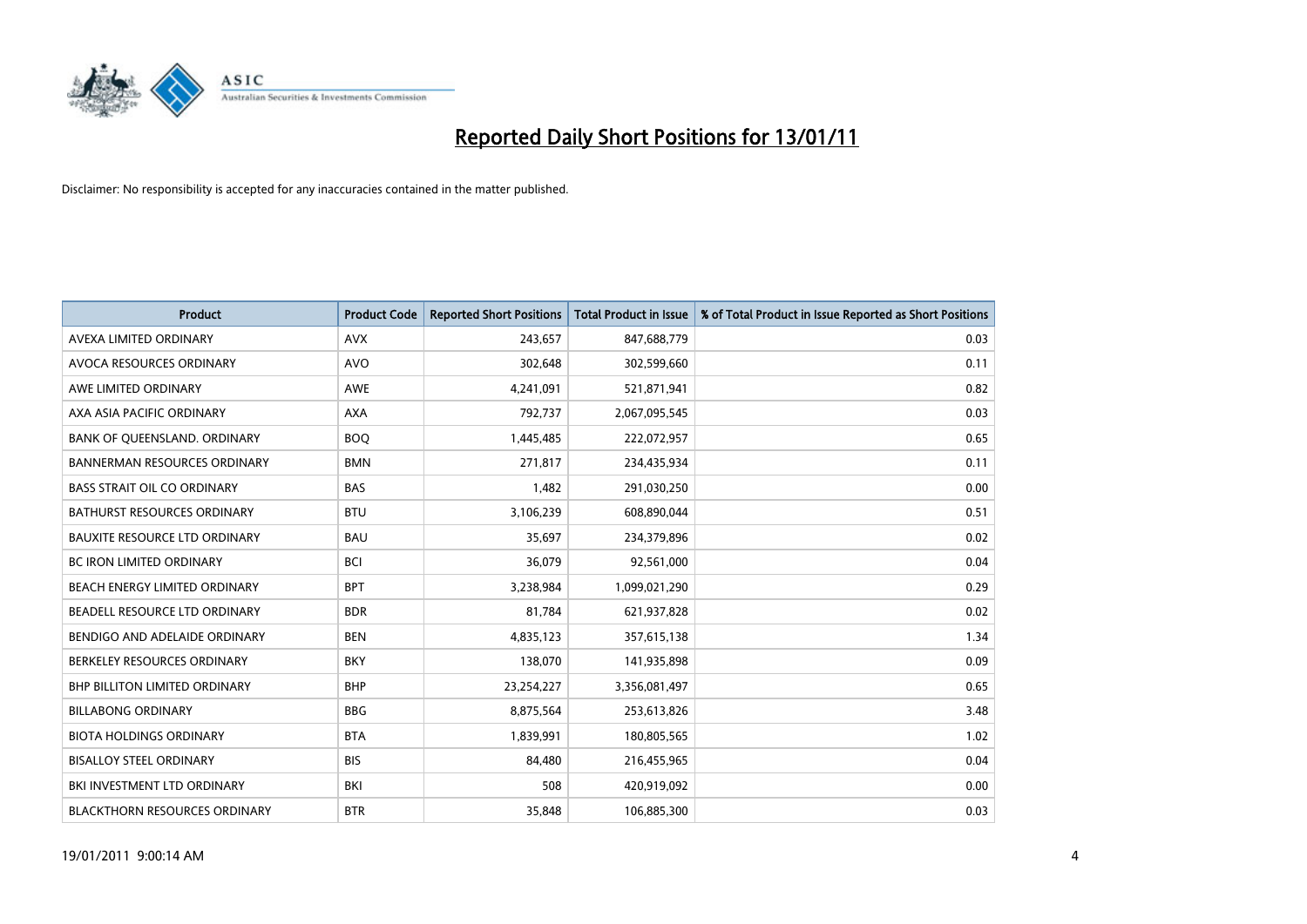

| <b>Product</b>                           | <b>Product Code</b> | <b>Reported Short Positions</b> | <b>Total Product in Issue</b> | % of Total Product in Issue Reported as Short Positions |
|------------------------------------------|---------------------|---------------------------------|-------------------------------|---------------------------------------------------------|
| <b>BLUESCOPE STEEL LTD ORDINARY</b>      | <b>BSL</b>          | 38,186,084                      | 1,842,207,385                 | 2.08                                                    |
| <b>BOART LONGYEAR ORDINARY</b>           | <b>BLY</b>          | 4,750,332                       | 461,163,412                   | 1.04                                                    |
| <b>BOOM LOGISTICS ORDINARY</b>           | <b>BOL</b>          | 414,226                         | 461,500,712                   | 0.09                                                    |
| BORAL LIMITED. ORDINARY                  | <b>BLD</b>          | 23,874,743                      | 724,446,767                   | 3.32                                                    |
| BOTSWANA METALS LTD ORDINARY             | <b>BML</b>          | 7,000                           | 106,421,094                   | 0.01                                                    |
| <b>BOW ENERGY LIMITED ORDINARY</b>       | <b>BOW</b>          | 129,779                         | 348,972,041                   | 0.03                                                    |
| <b>BRADKEN LIMITED ORDINARY</b>          | <b>BKN</b>          | 835,738                         | 139,639,929                   | 0.63                                                    |
| <b>BRAMBLES LIMITED ORDINARY</b>         | <b>BXB</b>          | 9,970,804                       | 1,450,666,570                 | 0.66                                                    |
| BREVILLE GROUP LTD ORDINARY              | <b>BRG</b>          | 2,740                           | 129,615,322                   | 0.00                                                    |
| <b>BRICKWORKS LIMITED ORDINARY</b>       | <b>BKW</b>          | 18,012                          | 147,567,333                   | 0.01                                                    |
| <b>BROCKMAN RESOURCES ORDINARY</b>       | <b>BRM</b>          | 256,397                         | 144,793,151                   | 0.19                                                    |
| BT INVESTMENT MNGMNT ORDINARY            | <b>BTT</b>          | 543,614                         | 160,000,000                   | 0.34                                                    |
| <b>BUNNINGS WAREHOUSE ORDINARY UNITS</b> | <b>BWP</b>          | 1,086,799                       | 427,042,646                   | 0.25                                                    |
| <b>BURU ENERGY ORDINARY</b>              | <b>BRU</b>          | 155,589                         | 182,780,549                   | 0.09                                                    |
| CABCHARGE AUSTRALIA ORDINARY             | CAB                 | 955,090                         | 120,437,014                   | 0.79                                                    |
| CALTEX AUSTRALIA ORDINARY                | <b>CTX</b>          | 4,860,250                       | 270,000,000                   | 1.80                                                    |
| <b>CAMPBELL BROTHERS ORDINARY</b>        | <b>CPB</b>          | 61,351                          | 67,503,411                    | 0.09                                                    |
| CAPE LAMBERT RES LTD ORDINARY            | <b>CFE</b>          | 1,047,932                       | 584,125,691                   | 0.17                                                    |
| <b>CARBON ENERGY ORDINARY</b>            | <b>CNX</b>          | 763,032                         | 640,569,620                   | 0.11                                                    |
| <b>CARDNO LIMITED ORDINARY</b>           | CDD                 | 17,692                          | 106,250,491                   | 0.01                                                    |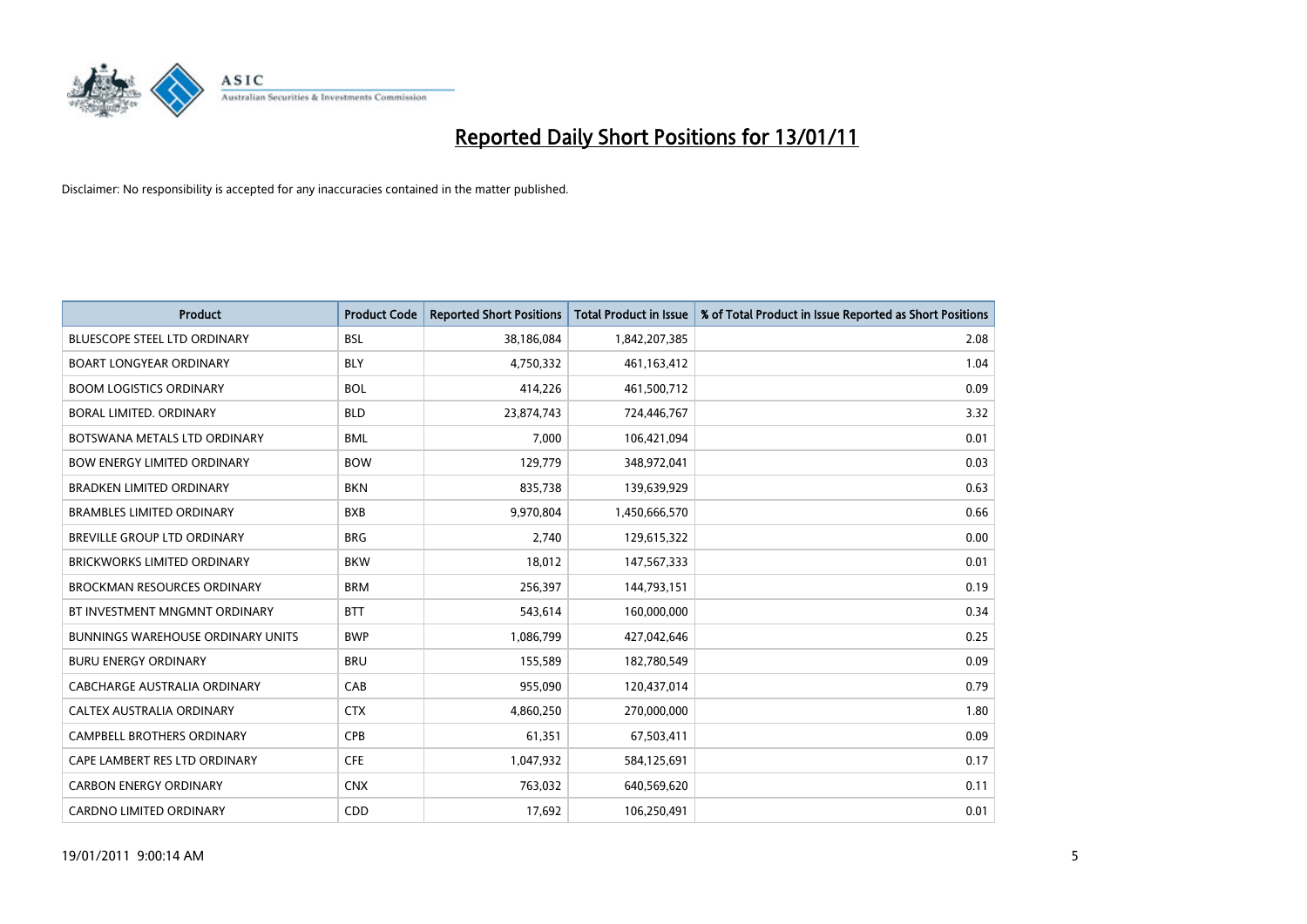

| <b>Product</b>                                | <b>Product Code</b> | <b>Reported Short Positions</b> | <b>Total Product in Issue</b> | % of Total Product in Issue Reported as Short Positions |
|-----------------------------------------------|---------------------|---------------------------------|-------------------------------|---------------------------------------------------------|
| CARNARVON PETROLEUM ORDINARY                  | <b>CVN</b>          | 1,641,749                       | 687,820,634                   | 0.24                                                    |
| CARNEGIE WAVE ENERGY ORDINARY                 | <b>CWE</b>          | 83,000                          | 626,487,627                   | 0.01                                                    |
| <b>CARPATHIAN RESOURCES ORDINARY</b>          | <b>CPN</b>          | 75,000                          | 265,533,501                   | 0.03                                                    |
| CARPENTARIA EXP. LTD ORDINARY                 | CAP                 | 9,777                           | 94,341,301                    | 0.01                                                    |
| CARSALES.COM LTD ORDINARY                     | <b>CRZ</b>          | 3,416,273                       | 234,073,300                   | 1.46                                                    |
| CASH CONVERTERS ORD/DIV ACCESS                | CCV                 | 118,434                         | 379,761,025                   | 0.02                                                    |
| <b>CASPIAN OIL &amp; GAS ORDINARY</b>         | <b>CIG</b>          | 50,000                          | 1,331,500,513                 | 0.00                                                    |
| CATALPA RESOURCES ORDINARY                    | CAH                 | 98,925                          | 162,832,907                   | 0.07                                                    |
| CEC GROUP LIMITED ORDINARY                    | <b>CEG</b>          | 1,750                           | 79,662,662                    | 0.00                                                    |
| <b>CELLNET GROUP ORDINARY</b>                 | <b>CLT</b>          | 1,342                           | 69,875,723                    | 0.00                                                    |
| CENTRAL PETROLEUM ORDINARY                    | <b>CTP</b>          | 11,455                          | 982,298,842                   | 0.00                                                    |
| <b>CENTRO PROPERTIES UNITS/ORD STAPLED</b>    | <b>CNP</b>          | 331,574                         | 972,414,514                   | 0.03                                                    |
| <b>CENTRO RETAIL GROUP STAPLED SECURITIES</b> | <b>CER</b>          | 965,843                         | 2,286,399,424                 | 0.04                                                    |
| <b>CERAMIC FUEL CELLS ORDINARY</b>            | CFU                 | 423,225                         | 1,201,353,566                 | 0.03                                                    |
| <b>CFS RETAIL PROPERTY UNITS</b>              | <b>CFX</b>          | 31,247,335                      | 2,825,628,530                 | 1.12                                                    |
| CGA MINING LIMITED ORDINARY                   | CGX                 | 50,000                          | 333,265,726                   | 0.02                                                    |
| <b>CHALICE GOLD MINES ORDINARY</b>            | <b>CHN</b>          | 42,911                          | 211,455,886                   | 0.02                                                    |
| CHALLENGER DIV.PRO. STAPLED UNITS             | <b>CDI</b>          | 93,249                          | 913,426,007                   | 0.01                                                    |
| <b>CHALLENGER INFRAST, STAPLED UNITS</b>      | <b>CIF</b>          | 8,731                           | 316,223,785                   | 0.00                                                    |
| <b>CHALLENGER LIMITED ORDINARY</b>            | CGF                 | 5,826,963                       | 501,959,841                   | 1.15                                                    |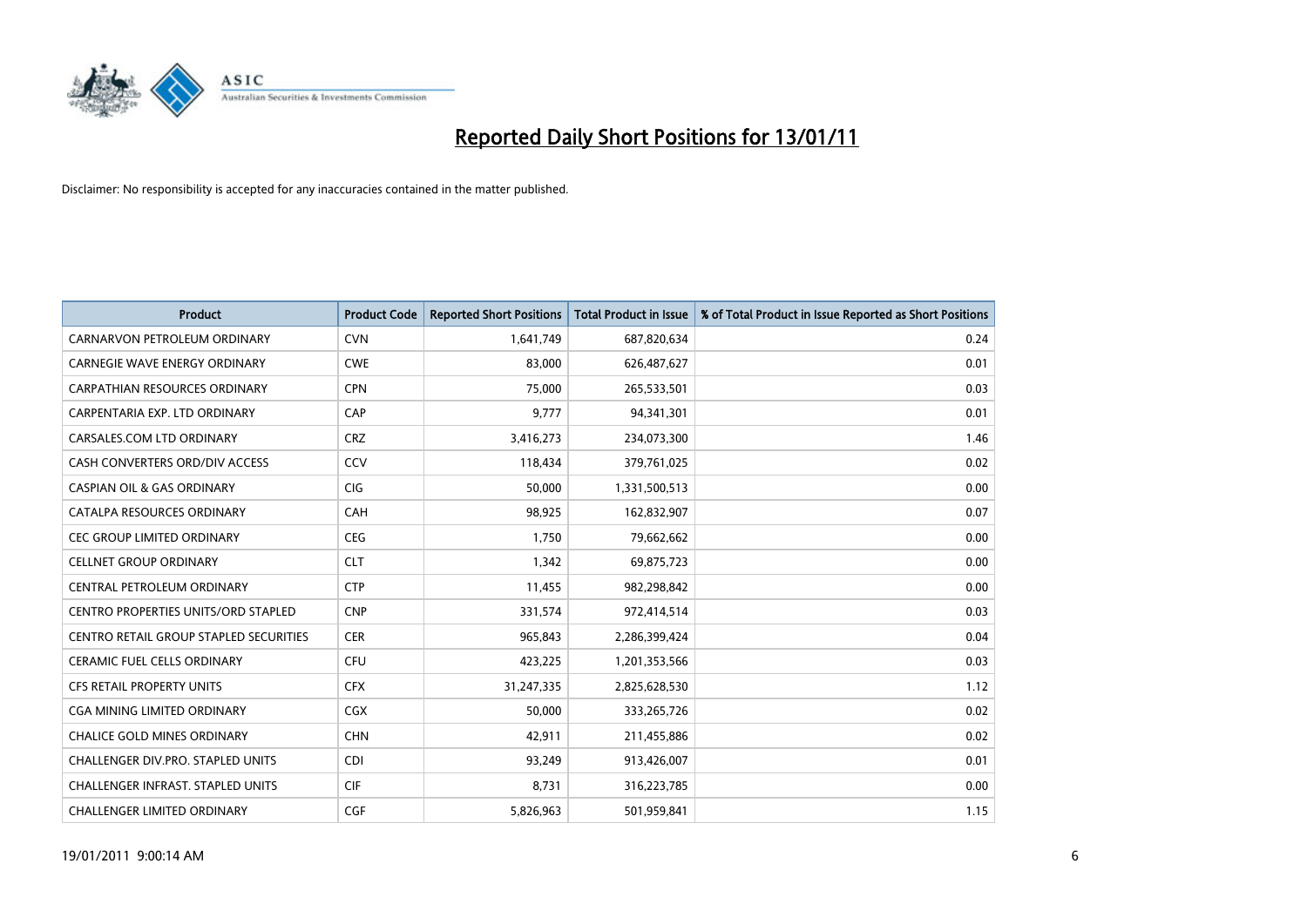

| <b>Product</b>                          | <b>Product Code</b> | <b>Reported Short Positions</b> | <b>Total Product in Issue</b> | % of Total Product in Issue Reported as Short Positions |
|-----------------------------------------|---------------------|---------------------------------|-------------------------------|---------------------------------------------------------|
| <b>CHANDLER MACLEOD LTD ORDINARY</b>    | <b>CMG</b>          | 11,970                          | 422,031,685                   | 0.00                                                    |
| CHARTER HALL GROUP STAPLED US PROHIBIT. | CHC                 | 714,110                         | 306,341,814                   | 0.23                                                    |
| <b>CHARTER HALL OFFICE UNIT</b>         | C <sub>O</sub> O    | 1,505,106                       | 493,319,730                   | 0.30                                                    |
| <b>CHARTER HALL RETAIL UNITS</b>        | <b>CQR</b>          | 376,775                         | 305,810,723                   | 0.11                                                    |
| CHEMGENEX PHARMACEUT ORDINARY           | <b>CXS</b>          | 195,195                         | 283,348,870                   | 0.07                                                    |
| CITADEL RESOURCE GRP ORDINARY           | CGG                 | 1,862,258                       | 2,420,045,889                 | 0.08                                                    |
| CITIGOLD CORP LTD ORDINARY              | <b>CTO</b>          | 2,090,886                       | 1,040,278,301                 | 0.20                                                    |
| CLINUVEL PHARMACEUT, ORDINARY           | <b>CUV</b>          | 4,127                           | 30,379,956                    | 0.01                                                    |
| <b>CLOUGH LIMITED ORDINARY</b>          | <b>CLO</b>          | 428.926                         | 770,906,269                   | 0.05                                                    |
| <b>COAL &amp; ALLIED ORDINARY</b>       | <b>CNA</b>          | 14,844                          | 86,584,735                    | 0.01                                                    |
| COAL OF AFRICA LTD ORDINARY             | <b>CZA</b>          | 1,760,887                       | 530,514,663                   | 0.33                                                    |
| <b>COALSPUR MINES LTD ORDINARY</b>      | <b>CPL</b>          | 2,239,681                       | 484,329,575                   | 0.46                                                    |
| COCA-COLA AMATIL ORDINARY               | <b>CCL</b>          | 3,598,279                       | 756,003,067                   | 0.47                                                    |
| COCHLEAR LIMITED ORDINARY               | <b>COH</b>          | 949,744                         | 56,669,257                    | 1.67                                                    |
| <b>COCKATOO COAL ORDINARY</b>           | <b>COK</b>          | 1,500,001                       | 1,016,096,908                 | 0.15                                                    |
| <b>COFFEY INTERNATIONAL ORDINARY</b>    | <b>COF</b>          | 31,093                          | 132,577,523                   | 0.02                                                    |
| COMMONWEALTH BANK, ORDINARY             | <b>CBA</b>          | 13,280,297                      | 1,548,907,074                 | 0.83                                                    |
| COMMONWEALTH PROP ORDINARY UNITS        | <b>CPA</b>          | 15,303,785                      | 2,449,599,711                 | 0.64                                                    |
| <b>COMPASS RESOURCES ORDINARY</b>       | <b>CMR</b>          | 101,480                         | 147,402,920                   | 0.07                                                    |
| COMPUTERSHARE LTD ORDINARY              | <b>CPU</b>          | 3,942,912                       | 555,664,059                   | 0.70                                                    |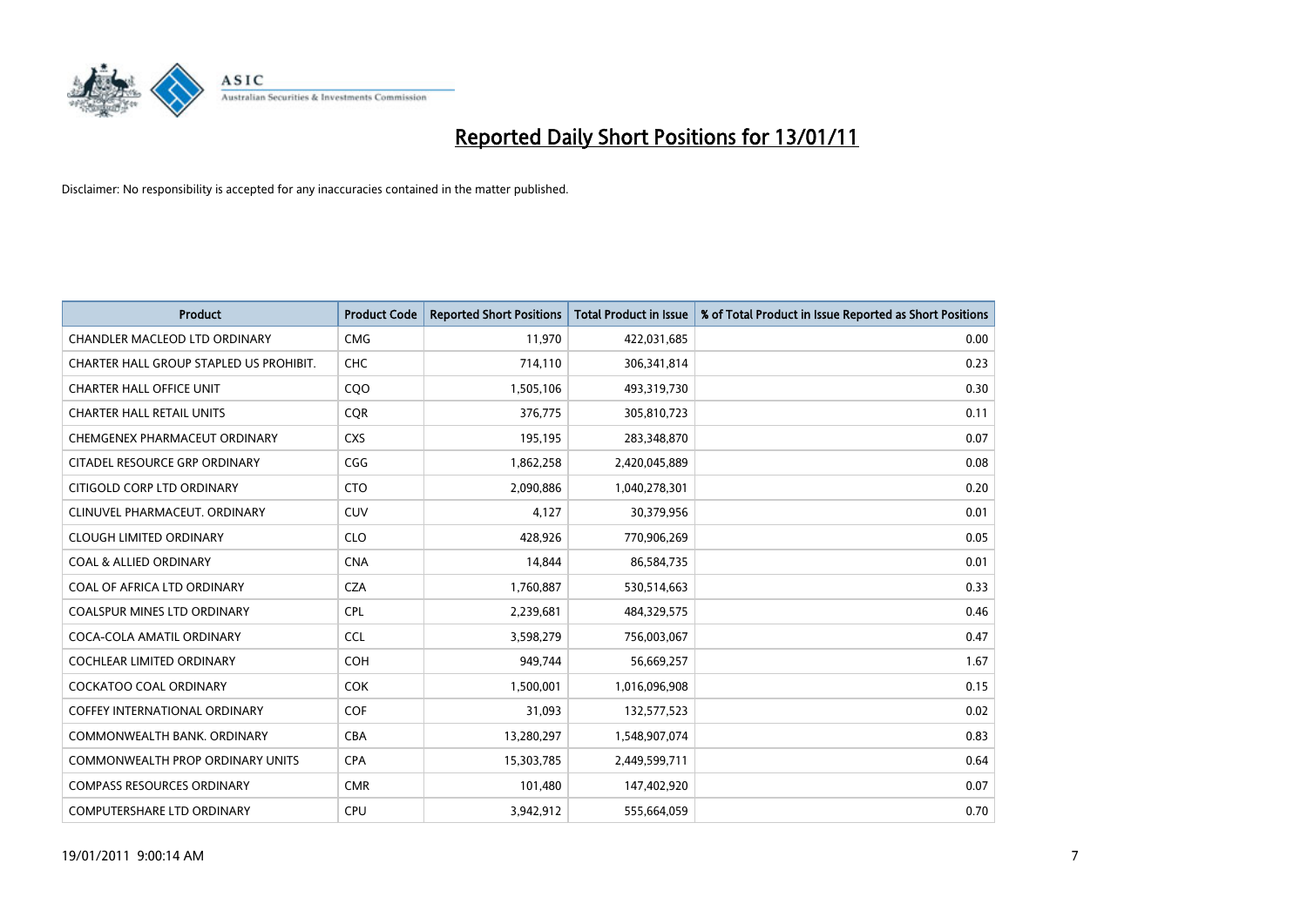

| <b>Product</b>                           | <b>Product Code</b> | <b>Reported Short Positions</b> | <b>Total Product in Issue</b> | % of Total Product in Issue Reported as Short Positions |
|------------------------------------------|---------------------|---------------------------------|-------------------------------|---------------------------------------------------------|
| <b>CONNECTEAST GROUP STAPLED</b>         | CEU                 | 20,681,809                      | 3,940,145,951                 | 0.54                                                    |
| CONSOLIDATED MEDIA, ORDINARY             | <b>CMI</b>          | 1,048,879                       | 561,834,996                   | 0.19                                                    |
| CONTANGO MICROCAP ORDINARY               | <b>CTN</b>          | 7,500                           | 145,708,783                   | 0.01                                                    |
| CONTINENTAL COAL LTD ORDINARY            | CCC                 | 308,386                         | 1,980,616,757                 | 0.02                                                    |
| <b>COOPER ENERGY LTD ORDINARY</b>        | <b>COE</b>          | 104,417                         | 292,576,001                   | 0.04                                                    |
| <b>COPPER STRIKE LTD ORDINARY</b>        | <b>CSE</b>          | 714                             | 129,455,571                   | 0.00                                                    |
| <b>CORDLIFE LIMITED ORDINARY</b>         | CBB                 |                                 | 145,360,920                   | 0.00                                                    |
| <b>COUNT FINANCIAL ORDINARY</b>          | COU                 | 691,875                         | 262,212,976                   | 0.27                                                    |
| CRANE GROUP LIMITED ORDINARY             | <b>CRG</b>          | 2,587,073                       | 79,110,667                    | 3.26                                                    |
| <b>CROMWELL GROUP STAPLED SECURITIES</b> | <b>CMW</b>          | 174,842                         | 910,985,951                   | 0.02                                                    |
| <b>CROWN LIMITED ORDINARY</b>            | <b>CWN</b>          | 2,449,374                       | 754,131,800                   | 0.31                                                    |
| <b>CSG LIMITED ORDINARY</b>              | CSV                 | 465,836                         | 244,928,695                   | 0.18                                                    |
| <b>CSL LIMITED ORDINARY</b>              | CSL                 | 9,697,104                       | 546,063,170                   | 1.76                                                    |
| <b>CSR LIMITED ORDINARY</b>              | <b>CSR</b>          | 5,602,252                       | 1,517,909,514                 | 0.37                                                    |
| <b>CUDECO LIMITED ORDINARY</b>           | CDU                 | 451,095                         | 145,412,643                   | 0.30                                                    |
| <b>CUSTOMERS LIMITED ORDINARY</b>        | <b>CUS</b>          | 63,752                          | 134,869,357                   | 0.04                                                    |
| DART ENERGY LTD ORDINARY                 | <b>DTE</b>          | 318,041                         | 548,188,184                   | 0.05                                                    |
| DAVID JONES LIMITED ORDINARY             | <b>DJS</b>          | 14,732,400                      | 514,034,694                   | 2.86                                                    |
| DECMIL GROUP LIMITED ORDINARY            | <b>DCG</b>          | 17,397                          | 124,204,568                   | 0.01                                                    |
| DEEP YELLOW LIMITED ORDINARY             | <b>DYL</b>          | 15,876                          | 1,126,534,458                 | 0.00                                                    |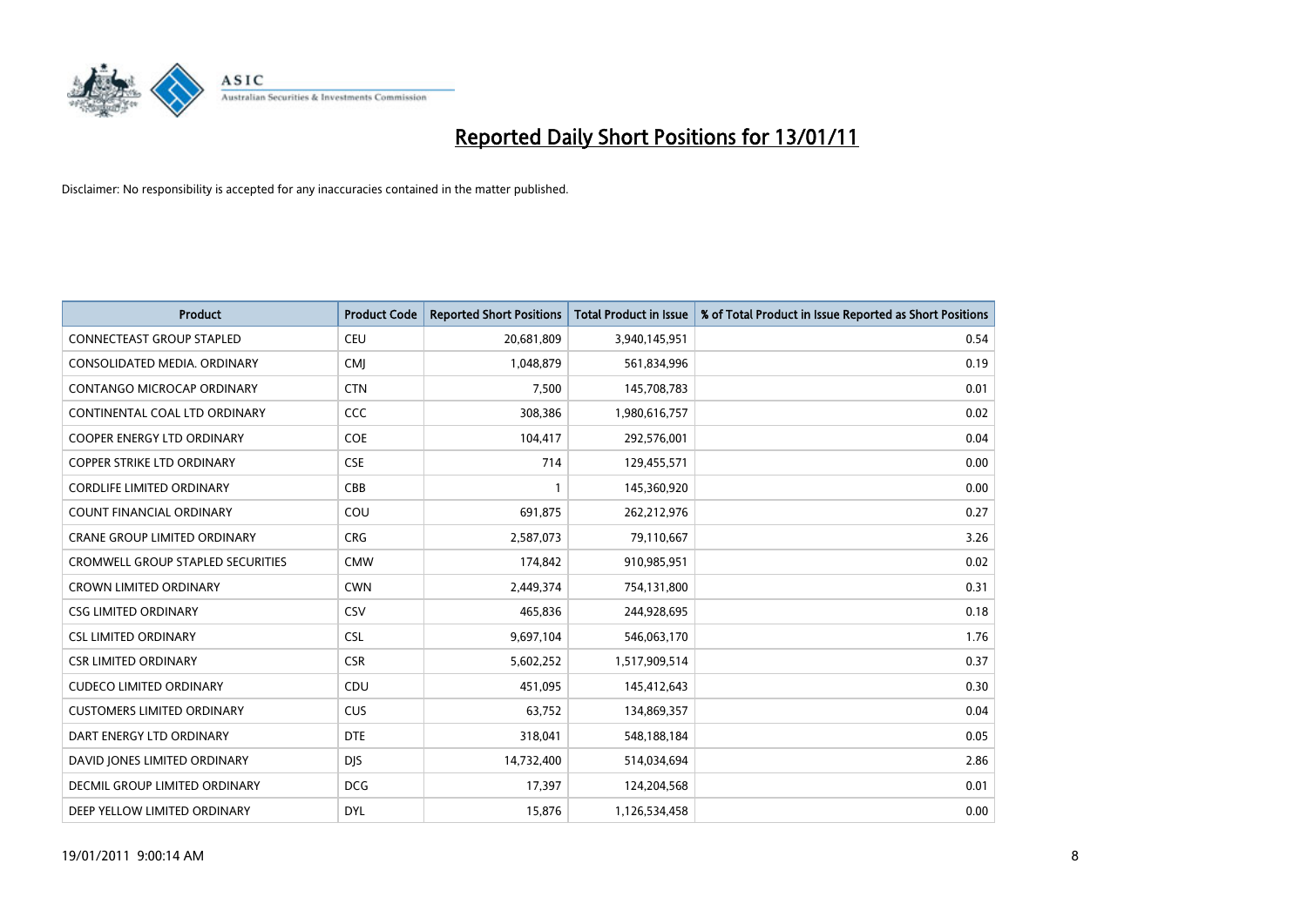

| <b>Product</b>                       | <b>Product Code</b> | <b>Reported Short Positions</b> | <b>Total Product in Issue</b> | % of Total Product in Issue Reported as Short Positions |
|--------------------------------------|---------------------|---------------------------------|-------------------------------|---------------------------------------------------------|
| DEVINE LIMITED ORDINARY              | <b>DVN</b>          | 1,000                           | 634,918,223                   | 0.00                                                    |
| DEXUS PROPERTY GROUP STAPLED UNITS   | <b>DXS</b>          | 4,588,506                       | 4,839,024,176                 | 0.10                                                    |
| DISCOVERY METALS LTD ORDINARY        | <b>DML</b>          | 257,623                         | 436,628,231                   | 0.06                                                    |
| DOMINION MINING ORDINARY             | <b>DOM</b>          | 76,769                          | 103,520,259                   | 0.07                                                    |
| DOMINO PIZZA ENTERPR ORDINARY        | <b>DMP</b>          | 3                               | 68,407,674                    | 0.00                                                    |
| DOWNER EDI LIMITED ORDINARY          | <b>DOW</b>          | 3,428,755                       | 343,178,483                   | 1.03                                                    |
| DUET GROUP STAPLED US PROHIBIT.      | <b>DUE</b>          | 1,673,015                       | 887,304,690                   | 0.18                                                    |
| DULUXGROUP LIMITED ORDINARY          | <b>DLX</b>          | 1,581,206                       | 367,456,259                   | 0.43                                                    |
| DWS ADVANCED ORDINARY                | <b>DWS</b>          | 65,804                          | 132,362,763                   | 0.05                                                    |
| DYESOL LIMITED ORDINARY              | <b>DYE</b>          | 71,995                          | 143,391,881                   | 0.05                                                    |
| <b>EASTERN STAR GAS ORDINARY</b>     | ESG                 | 2,759,219                       | 991,567,041                   | 0.26                                                    |
| EDT RETAIL TRUST UNITS               | <b>EDT</b>          | 99,457                          | 4,700,290,868                 | 0.00                                                    |
| <b>ELDERS LIMITED ORDINARY</b>       | <b>ELD</b>          | 16,729,258                      | 448,598,480                   | 3.72                                                    |
| ELDORADO GOLD CORP CDI 1:1           | EAU                 | 36,310                          | 20,358,131                    | 0.18                                                    |
| ELEMENTOS LIMITED ORDINARY           | <b>ELT</b>          | 8                               | 48,685,454                    | 0.00                                                    |
| ELIXIR PETROLEUM LTD ORDINARY        | <b>EXR</b>          | 324,400                         | 188,988,472                   | 0.17                                                    |
| <b>EMECO HOLDINGS ORDINARY</b>       | <b>EHL</b>          | 1,144,097                       | 631,237,586                   | 0.19                                                    |
| ENERGY RESOURCES ORDINARY 'A'        | <b>ERA</b>          | 1,277,878                       | 190,737,934                   | 0.66                                                    |
| <b>ENERGY WORLD CORPOR, ORDINARY</b> | <b>EWC</b>          | 16,502,563                      | 1,561,166,672                 | 1.06                                                    |
| ENTEK ENERGY LTD ORDINARY            | ETE                 | 489.903                         | 287,692,535                   | 0.17                                                    |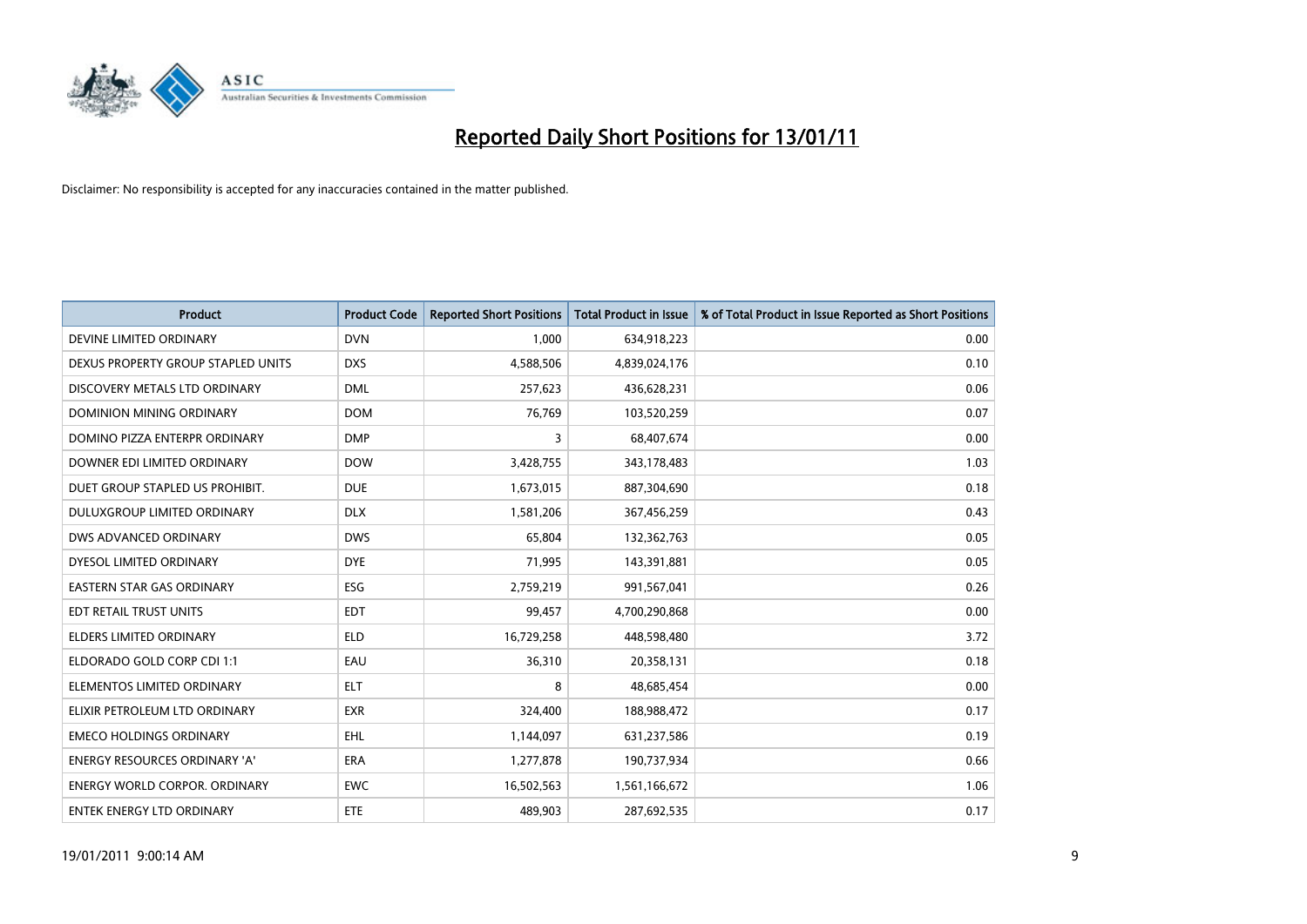

| <b>Product</b>                            | <b>Product Code</b> | <b>Reported Short Positions</b> | <b>Total Product in Issue</b> | % of Total Product in Issue Reported as Short Positions |
|-------------------------------------------|---------------------|---------------------------------|-------------------------------|---------------------------------------------------------|
| <b>ENTELLECT SOLUTIONS ORDINARY</b>       | <b>ESN</b>          | 464,050                         | 1,740,334,200                 | 0.03                                                    |
| ENVESTRA LIMITED ORDINARY                 | <b>ENV</b>          | 2,073,285                       | 1,430,398,609                 | 0.14                                                    |
| EQUATORIAL RES LTD ORDINARY               | EQX                 | 1,187                           | 86,268,022                    | 0.00                                                    |
| EQUINOX MINERALS LTD CHESS DEPOSITARY INT | EON                 | 1,708,697                       | 841,286,867                   | 0.21                                                    |
| <b>EVEREST FINANCIAL ORDINARY</b>         | <b>EFG</b>          | 4,300                           | 251,442,316                   | 0.00                                                    |
| <b>EXTRACT RESOURCES ORDINARY</b>         | <b>EXT</b>          | 376,497                         | 243,302,298                   | 0.15                                                    |
| FAIRFAX MEDIA LTD ORDINARY                | <b>FXI</b>          | 289,844,987                     | 2,351,955,725                 | 12.32                                                   |
| FANTASTIC HOLDINGS ORDINARY               | <b>FAN</b>          | 3,000                           | 102,739,538                   | 0.00                                                    |
| FERRAUS LIMITED ORDINARY                  | <b>FRS</b>          | 370                             | 205,700,890                   | 0.00                                                    |
| FISHER & PAYKEL APP. ORDINARY             | <b>FPA</b>          | 10,745,752                      | 724,235,162                   | 1.49                                                    |
| FISHER & PAYKEL H. ORDINARY               | <b>FPH</b>          | 1,974,640                       | 520,409,135                   | 0.38                                                    |
| FKP PROPERTY GROUP STAPLED SECURITIES     | <b>FKP</b>          | 9,663,072                       | 1,174,033,185                 | 0.82                                                    |
| FLEETWOOD CORP ORDINARY                   | <b>FWD</b>          | 51,415                          | 57,281,484                    | 0.09                                                    |
| FLETCHER BUILDING ORDINARY                | <b>FBU</b>          | 2,582,249                       | 611,250,393                   | 0.41                                                    |
| FLEXIGROUP LIMITED ORDINARY               | <b>FXL</b>          | 81,309                          | 275,472,492                   | 0.03                                                    |
| <b>FLIGHT CENTRE ORDINARY</b>             | <b>FLT</b>          | 2,754,370                       | 99,791,411                    | 2.77                                                    |
| FLINDERS MINES LTD ORDINARY               | <b>FMS</b>          | 21,445,046                      | 1,820,329,571                 | 1.18                                                    |
| <b>FOCUS MINERALS LTD ORDINARY</b>        | <b>FML</b>          | 576,400                         | 2,865,543,210                 | 0.02                                                    |
| <b>FORGE GROUP LIMITED ORDINARY</b>       | <b>FGE</b>          | 9,850                           | 82,844,014                    | 0.01                                                    |
| <b>FORTE ENERGY NL ORDINARY</b>           | <b>FTE</b>          | 2,658,986                       | 582,658,031                   | 0.46                                                    |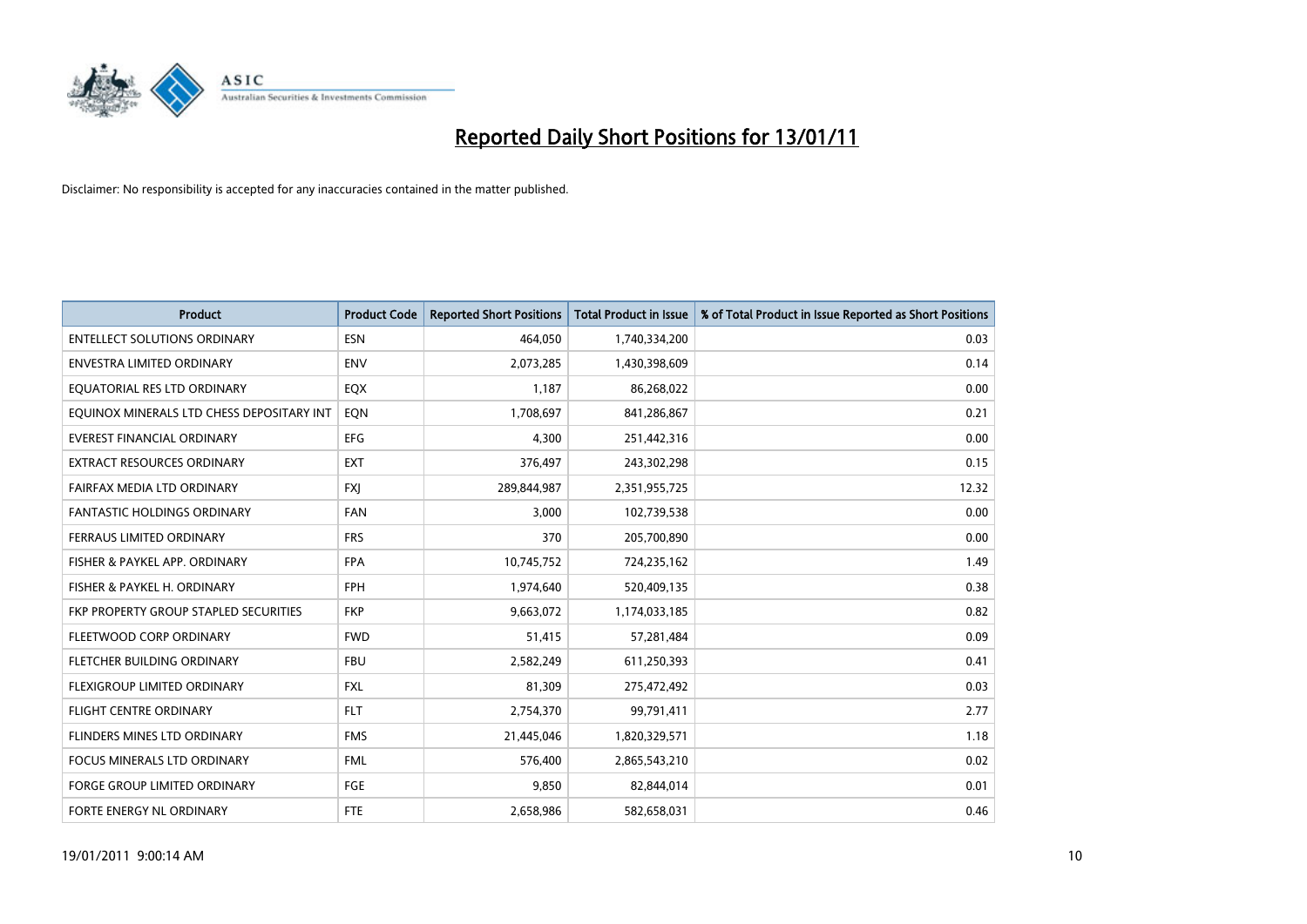

| <b>Product</b>                            | <b>Product Code</b> | <b>Reported Short Positions</b> | Total Product in Issue | % of Total Product in Issue Reported as Short Positions |
|-------------------------------------------|---------------------|---------------------------------|------------------------|---------------------------------------------------------|
| FORTESCUE METALS GRP ORDINARY             | <b>FMG</b>          | 8,631,082                       | 3,112,611,159          | 0.25                                                    |
| <b>FOSTER'S GROUP ORDINARY</b>            | FGL                 | 10,170,543                      | 1,935,386,127          | 0.53                                                    |
| FTD CORPORATION ORDINARY                  | <b>FTD</b>          | 8,088                           | 100,421,069            | 0.01                                                    |
| FUNTASTIC LIMITED ORDINARY                | <b>FUN</b>          | 322,528                         | 340,997,682            | 0.09                                                    |
| <b>G.U.D. HOLDINGS ORDINARY</b>           | GUD                 | 308,966                         | 68,426,721             | 0.47                                                    |
| <b>GALAXY RESOURCES ORDINARY</b>          | <b>GXY</b>          | 684,434                         | 192,403,358            | 0.35                                                    |
| <b>GEODYNAMICS LIMITED ORDINARY</b>       | GDY                 | 179,254                         | 333,643,956            | 0.05                                                    |
| <b>GINDALBIE METALS LTD ORDINARY</b>      | <b>GBG</b>          | 7,646,242                       | 935,215,590            | 0.82                                                    |
| <b>GIRALIA RESOURCES NL ORDINARY</b>      | GIR                 | 101,682                         | 181,160,170            | 0.05                                                    |
| <b>GLOBAL MINING ORDINARY</b>             | <b>GMI</b>          | 8,951                           | 191,820,968            | 0.00                                                    |
| <b>GLOUCESTER COAL ORDINARY</b>           | <b>GCL</b>          | 266,320                         | 140,447,062            | 0.19                                                    |
| <b>GME RESOURCES LTD ORDINARY</b>         | <b>GME</b>          | 800                             | 302,352,750            | 0.00                                                    |
| <b>GOLD ONE INT LTD ORDINARY</b>          | GDO                 | 131,250                         | 806,875,987            | 0.02                                                    |
| <b>GOLDEN GATE PETROL ORDINARY</b>        | GGP                 | 11,538                          | 1,080,159,955          | 0.00                                                    |
| <b>GOLDEN WEST RESOURCE ORDINARY</b>      | <b>GWR</b>          | 1,617                           | 189,606,127            | 0.00                                                    |
| <b>GOODMAN FIELDER, ORDINARY</b>          | GFF                 | 14,878,583                      | 1,380,386,438          | 1.09                                                    |
| <b>GOODMAN GROUP STAPLED US PROHIBIT.</b> | <b>GMG</b>          | 7,176,519                       | 6,893,007,207          | 0.10                                                    |
| <b>GPT GROUP STAPLED SEC.</b>             | <b>GPT</b>          | 8,295,025                       | 1,855,529,431          | 0.44                                                    |
| <b>GRAINCORP LIMITED A CLASS ORDINARY</b> | <b>GNC</b>          | 1,094,657                       | 198,318,900            | 0.55                                                    |
| <b>GRANGE RESOURCES. ORDINARY</b>         | GRR                 | 1,619,133                       | 1,152,077,403          | 0.13                                                    |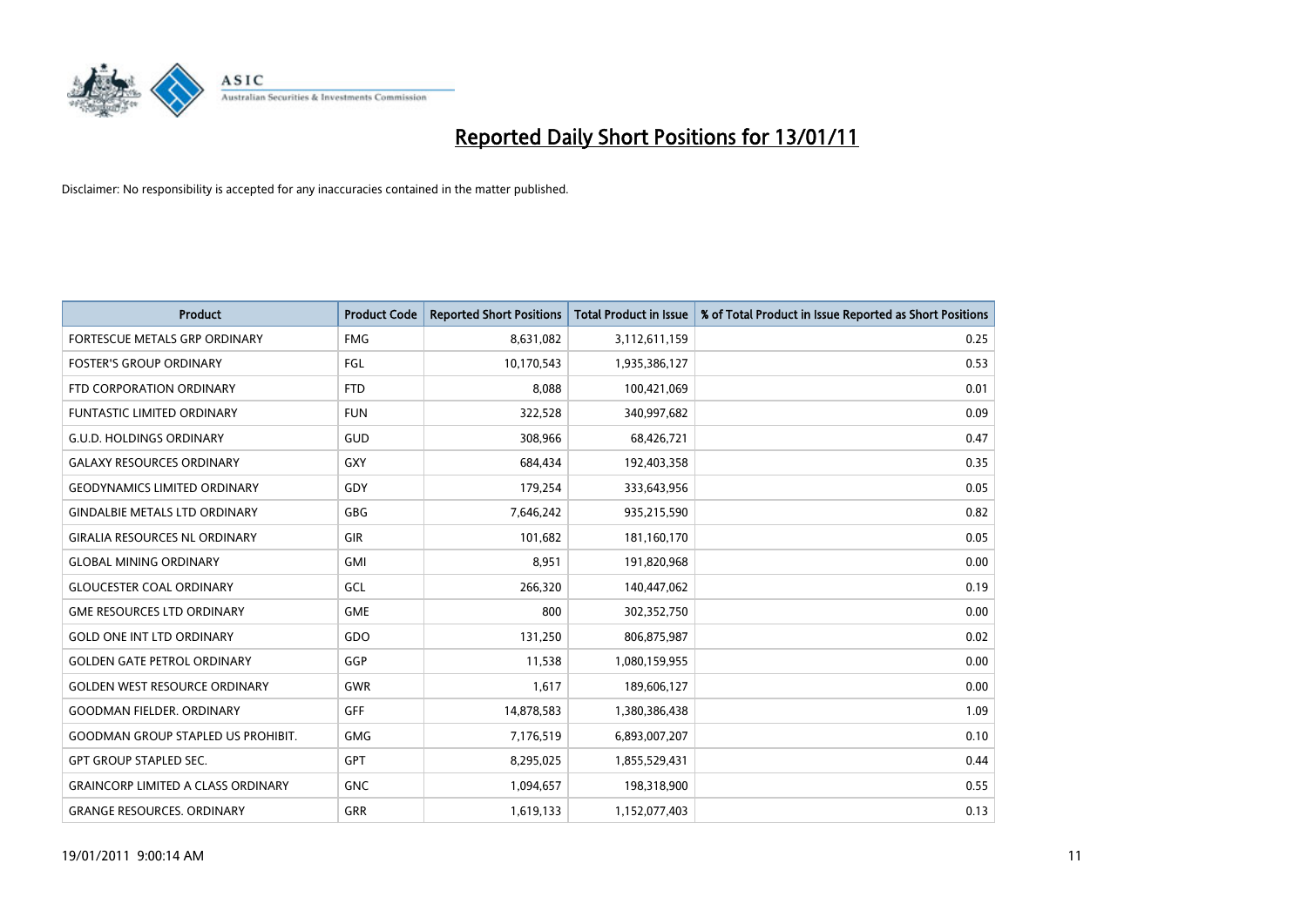

| <b>Product</b>                                   | <b>Product Code</b> | <b>Reported Short Positions</b> | <b>Total Product in Issue</b> | % of Total Product in Issue Reported as Short Positions |
|--------------------------------------------------|---------------------|---------------------------------|-------------------------------|---------------------------------------------------------|
| <b>GREENCAP LIMITED ORDINARY</b>                 | GCG                 |                                 | 262,515,385                   | 0.00                                                    |
| <b>GREENLAND MIN EN LTD ORDINARY</b>             | GGG                 | 618,684                         | 295,085,502                   | 0.21                                                    |
| <b>GRYPHON MINERALS LTD ORDINARY</b>             | GRY                 | 499,820                         | 292,472,058                   | 0.18                                                    |
| <b>GUINNESS PEAT GROUP. CHESS DEPOSITARY INT</b> | GPG                 | 55                              | 292,381,250                   | 0.00                                                    |
| <b>GUNNS LIMITED ORDINARY</b>                    | <b>GNS</b>          | 23,582,342                      | 848,401,559                   | 2.78                                                    |
| <b>GWA GROUP LTD ORDINARY</b>                    | <b>GWA</b>          | 4,710,526                       | 301,102,514                   | 1.58                                                    |
| <b>HARVEY NORMAN ORDINARY</b>                    | <b>HVN</b>          | 25,953,167                      | 1,062,316,784                 | 2.44                                                    |
| HASTIE GROUP LIMITED ORDINARY                    | <b>HST</b>          | 959,575                         | 239,781,419                   | 0.40                                                    |
| HASTINGS DIVERSIFIED STAPLED SECURITY            | <b>HDF</b>          | 560,377                         | 518,300,758                   | 0.09                                                    |
| <b>HEARTWARE INT INC CDI 35:1</b>                | <b>HIN</b>          | 272,008                         | 66,059,280                    | 0.41                                                    |
| <b>HENDERSON GROUP CDI 1:1</b>                   | <b>HGG</b>          | 6,066,551                       | 554,228,264                   | 1.09                                                    |
| HFA HOLDINGS LIMITED ORDINARY                    | <b>HFA</b>          | 1,845,937                       | 469,330,170                   | 0.39                                                    |
| HIGHLANDS PACIFIC ORDINARY                       | <b>HIG</b>          | 2,382,804                       | 685,582,148                   | 0.35                                                    |
| HILLS HOLDINGS LTD ORDINARY                      | HIL                 | 2,099,272                       | 248,676,841                   | 0.84                                                    |
| HORIZON OIL LIMITED ORDINARY                     | <b>HZN</b>          | 2,567,075                       | 1,130,311,515                 | 0.23                                                    |
| <b>ICON ENERGY LIMITED ORDINARY</b>              | <b>ICN</b>          | 67,000                          | 469,301,394                   | 0.01                                                    |
| <b>IINET LIMITED ORDINARY</b>                    | <b>IIN</b>          | 1,043,751                       | 151,971,119                   | 0.68                                                    |
| ILUKA RESOURCES ORDINARY                         | <b>ILU</b>          | 4,164,334                       | 418,700,517                   | 0.97                                                    |
| IMF (AUSTRALIA) LTD ORDINARY                     | IMF                 | 330,137                         | 122,496,819                   | 0.27                                                    |
| IMX RESOURCES LTD ORDINARY                       | <b>IXR</b>          | 20,000                          | 262,612,803                   | 0.01                                                    |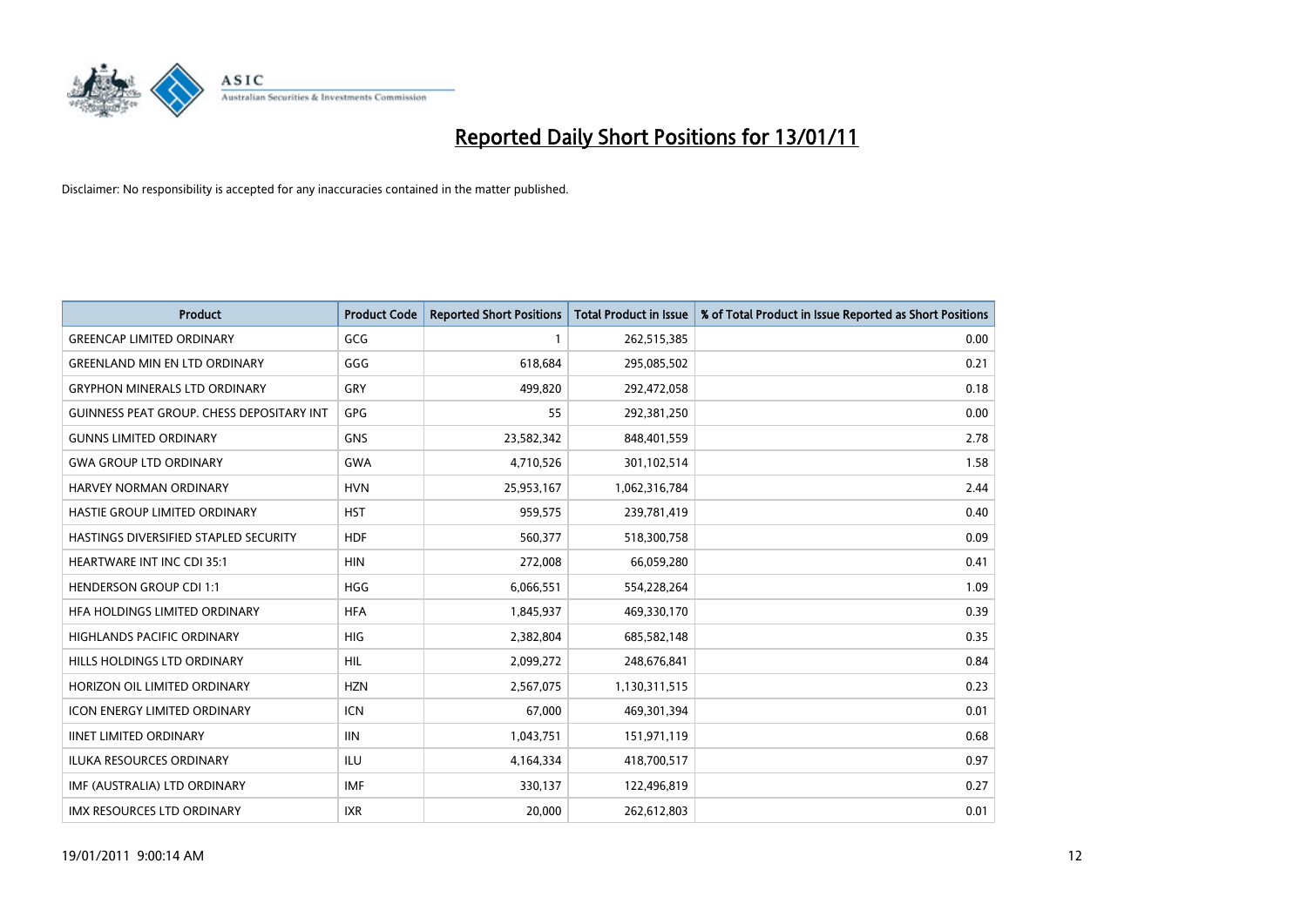

| <b>Product</b>                            | <b>Product Code</b> | <b>Reported Short Positions</b> | <b>Total Product in Issue</b> | % of Total Product in Issue Reported as Short Positions |
|-------------------------------------------|---------------------|---------------------------------|-------------------------------|---------------------------------------------------------|
| <b>INCITEC PIVOT ORDINARY</b>             | <b>IPL</b>          | 3,256,396                       | 1,628,730,107                 | 0.20                                                    |
| <b>INDAGO RESOURCES LTD ORDINARY</b>      | <b>IDG</b>          | 8,179                           | 5,270,191                     | 0.16                                                    |
| <b>INDEPENDENCE GROUP ORDINARY</b>        | <b>IGO</b>          | 765,367                         | 138,777,305                   | 0.55                                                    |
| INDOPHIL RESOURCES ORDINARY               | <b>IRN</b>          | 368,774                         | 471,445,763                   | 0.08                                                    |
| <b>INDUSTREA LIMITED ORDINARY</b>         | IDL                 | 1,297,655                       | 363,878,295                   | 0.35                                                    |
| <b>INFIGEN ENERGY STAPLED SECURITIES</b>  | <b>IFN</b>          | 4,769,362                       | 761,222,569                   | 0.61                                                    |
| ING INDUSTRIAL FUND UNITS                 | IIF                 | 8,803,838                       | 2,592,249,647                 | 0.35                                                    |
| ING OFFICE FUND STAPLED SECURITIES        | <b>IOF</b>          | 7,131,175                       | 2,729,071,212                 | 0.25                                                    |
| ING RE COM GROUP STAPLED SECURITIES       | <b>ILF</b>          | 9,075                           | 441,029,194                   | 0.00                                                    |
| <b>INSURANCE AUSTRALIA ORDINARY</b>       | <b>IAG</b>          | 2,074,969                       | 2,079,034,021                 | 0.07                                                    |
| INTEGRA MINING LTD. ORDINARY              | <b>IGR</b>          | 4,225,839                       | 757,692,394                   | 0.57                                                    |
| <b>INTREPID MINES ORDINARY</b>            | <b>IAU</b>          | 1,968,972                       | 517,496,597                   | 0.38                                                    |
| <b>INVOCARE LIMITED ORDINARY</b>          | <b>IVC</b>          | 1,022,139                       | 102,421,288                   | 0.99                                                    |
| ION LIMITED ORDINARY                      | <b>ION</b>          | 164,453                         | 256,365,105                   | 0.06                                                    |
| <b>IOOF HOLDINGS LTD ORDINARY</b>         | IFL.                | 1,466,499                       | 229,794,395                   | 0.64                                                    |
| <b>IRESS MARKET TECH. ORDINARY</b>        | <b>IRE</b>          | 2,119,263                       | 126,018,142                   | 1.67                                                    |
| <b>IRON ORE HOLDINGS ORDINARY</b>         | <b>IOH</b>          | 35,752                          | 137,548,774                   | 0.02                                                    |
| ISHARES GLOBAL 100 CDI 1:1                | <b>IOO</b>          | 6,717                           | 10,600,000                    | 0.06                                                    |
| ISHARES MSCI AUS 200 ISHARES MSCI AUS 200 | <b>IOZ</b>          | 46,666                          | 2,025,000                     | 2.30                                                    |
| ISHARES S&P 500 CDI 1:1                   | <b>IVV</b>          | 5,319                           | 116,350,000                   | 0.00                                                    |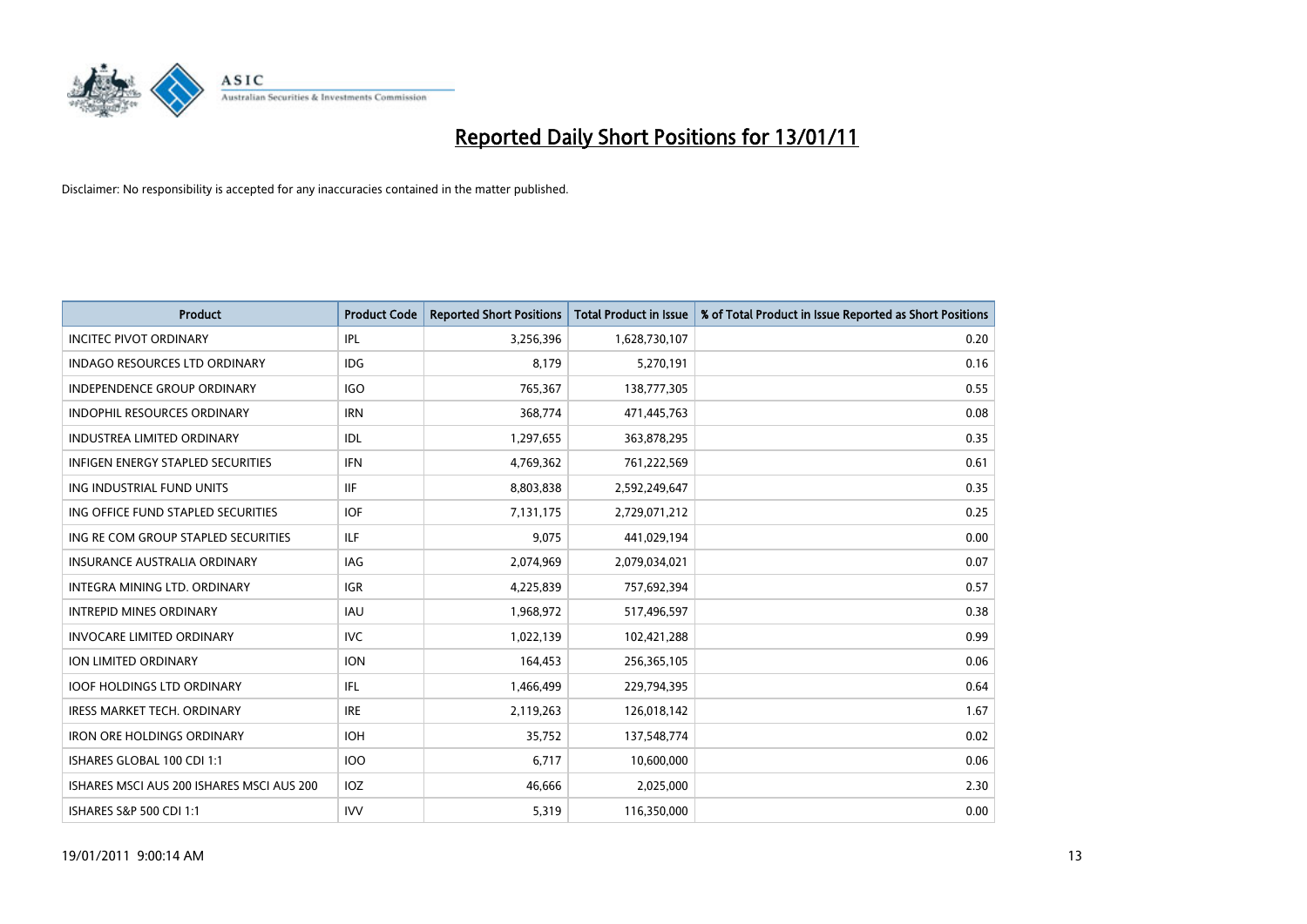

| <b>Product</b>                                  | <b>Product Code</b> | <b>Reported Short Positions</b> | Total Product in Issue | % of Total Product in Issue Reported as Short Positions |
|-------------------------------------------------|---------------------|---------------------------------|------------------------|---------------------------------------------------------|
| ISHARES S&P ASIA 50 CDI 1:1                     | <b>IAA</b>          | 4.396                           | 1,700,000              | 0.26                                                    |
| ISHARES SMALL ORDS ISHARES SMALL ORDS           | <b>ISO</b>          | 22,810                          | 6,000,000              | 0.38                                                    |
| <b>ISOFT GROUP LIMITED ORDINARY</b>             | <b>ISF</b>          | 4,931,119                       | 1,070,595,874          | 0.45                                                    |
| IVANHOE AUSTRALIA ORDINARY                      | <b>IVA</b>          | 290,261                         | 418,410,103            | 0.07                                                    |
| <b>JABIRU METALS LTD ORDINARY</b>               | <b>JML</b>          | 94,570                          | 552,619,180            | 0.01                                                    |
| <b>JAMES HARDIE INDUST CHESS DEPOSITARY INT</b> | <b>JHX</b>          | 15,825,185                      | 436,128,074            | 3.60                                                    |
| <b>JAMESON RESOURCES ORDINARY</b>               | <b>JAL</b>          | 1,600,000                       | 95,828,865             | 1.67                                                    |
| <b>IB HI-FI LIMITED ORDINARY</b>                | <b>IBH</b>          | 10,109,011                      | 109,223,945            | 9.24                                                    |
| <b>KAGARA LTD ORDINARY</b>                      | KZL                 | 1,891,625                       | 707,789,717            | 0.28                                                    |
| KAROON GAS AUSTRALIA ORDINARY                   | <b>KAR</b>          | 207,374                         | 217,295,769            | 0.09                                                    |
| KATHMANDU HOLD LTD ORDINARY                     | <b>KMD</b>          | 869.151                         | 200,000,000            | 0.43                                                    |
| <b>KEYBRIDGE CAPITAL ORDINARY</b>               | <b>KBC</b>          | 5,999                           | 172,070,564            | 0.00                                                    |
| KIMBERLEY METALS LTD ORDINARY                   | <b>KBL</b>          | 2,609                           | 161,356,672            | 0.00                                                    |
| KINGSGATE CONSOLID. ORDINARY                    | <b>KCN</b>          | 1,626,647                       | 102,286,251            | 1.61                                                    |
| KINGSROSE MINING LTD ORDINARY                   | <b>KRM</b>          | 222,368                         | 251,410,560            | 0.09                                                    |
| LEIGHTON HOLDINGS ORDINARY                      | LEI                 | 4,964,045                       | 302,191,299            | 1.64                                                    |
| LEND LEASE GROUP UNIT/ORD STAPLED               | LLC                 | 1,453,666                       | 565,558,754            | 0.26                                                    |
| LINC ENERGY LTD ORDINARY                        | <b>LNC</b>          | 5,637,546                       | 502,519,400            | 1.13                                                    |
| <b>LYNAS CORPORATION ORDINARY</b>               | <b>LYC</b>          | 46,916,058                      | 1,662,499,093          | 2.83                                                    |
| M2 TELECOMMUNICATION ORDINARY                   | <b>MTU</b>          | 1,500                           | 122,827,336            | 0.00                                                    |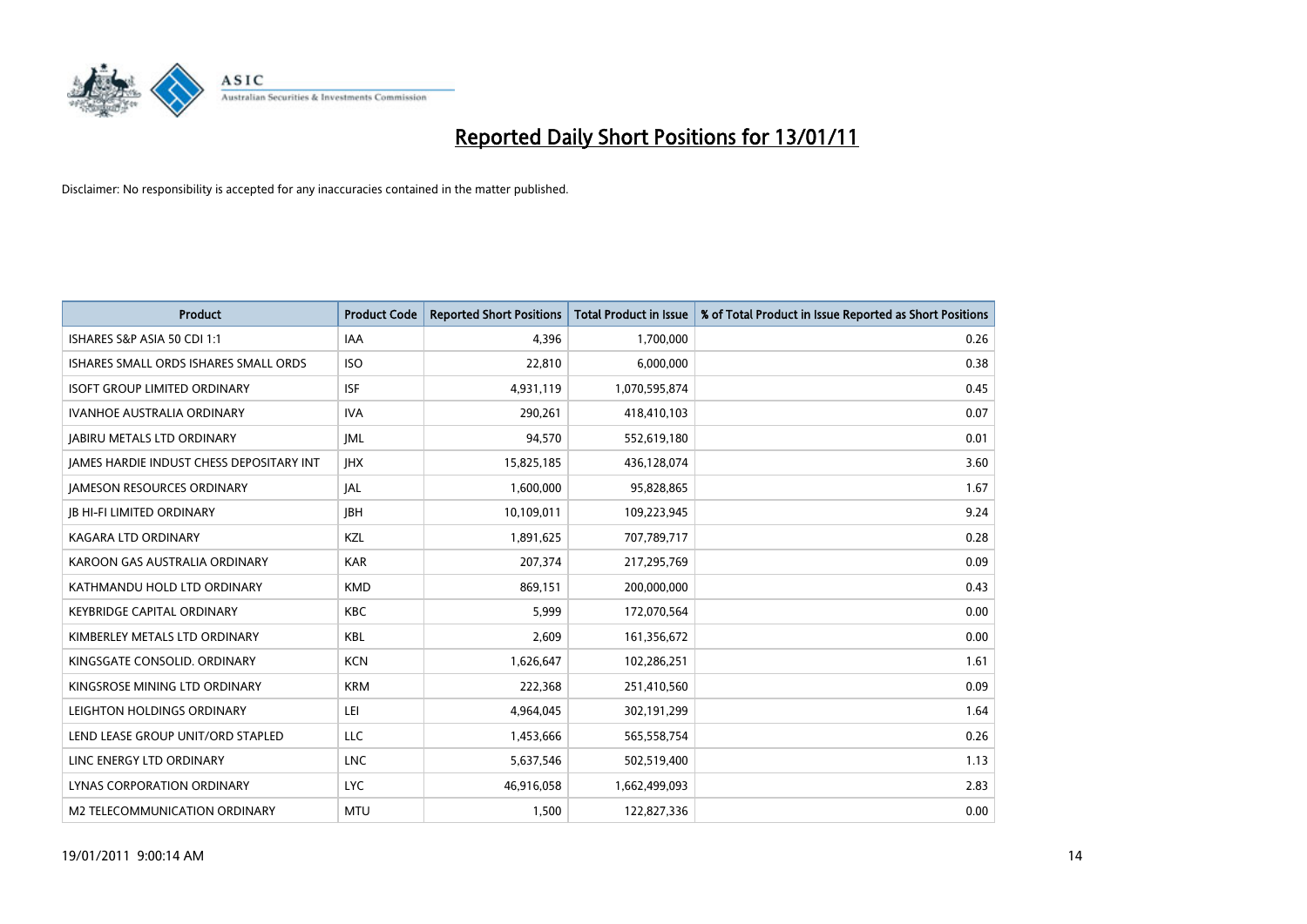

| <b>Product</b>                        | <b>Product Code</b> | <b>Reported Short Positions</b> | Total Product in Issue | % of Total Product in Issue Reported as Short Positions |
|---------------------------------------|---------------------|---------------------------------|------------------------|---------------------------------------------------------|
| MACARTHUR COAL ORDINARY               | <b>MCC</b>          | 1,165,719                       | 299,476,903            | 0.37                                                    |
| <b>MACMAHON HOLDINGS ORDINARY</b>     | <b>MAH</b>          | 3,342,438                       | 733,711,705            | 0.45                                                    |
| MACO ATLAS ROADS GRP ORDINARY STAPLED | <b>MQA</b>          | 4,806,015                       | 452,345,907            | 1.05                                                    |
| MACQUARIE GROUP LTD ORDINARY          | MQG                 | 4,486,250                       | 346,747,384            | 1.28                                                    |
| MAGMA METALS LTD. ORDINARY            | <b>MMW</b>          | 21,500                          | 195,605,923            | 0.01                                                    |
| <b>MANTRA RESOURCES ORDINARY</b>      | <b>MRU</b>          | 15,729                          | 133,329,188            | 0.01                                                    |
| MAP GROUP STAPLED US PROHIBIT.        | <b>MAP</b>          | 1,677,365                       | 1,861,210,782          | 0.08                                                    |
| <b>MATRIX C &amp; E LTD ORDINARY</b>  | <b>MCE</b>          | 67,645                          | 72,964,098             | 0.09                                                    |
| MCMILLAN SHAKESPEARE ORDINARY         | <b>MMS</b>          | 189,829                         | 67,919,101             | 0.28                                                    |
| <b>MCPHERSON'S LTD ORDINARY</b>       | <b>MCP</b>          | 17,139                          | 71,651,758             | 0.02                                                    |
| MEDUSA MINING LTD ORDINARY            | <b>MML</b>          | 2,403,316                       | 188,233,911            | 1.27                                                    |
| MELBOURNE IT LIMITED ORDINARY         | <b>MLB</b>          | 136,142                         | 80,031,955             | 0.17                                                    |
| MEO AUSTRALIA LTD ORDINARY            | <b>MEO</b>          | 1,973,425                       | 539,913,260            | 0.36                                                    |
| <b>MERMAID MARINE ORDINARY</b>        | <b>MRM</b>          | 227.018                         | 213,669,828            | 0.09                                                    |
| MESOBLAST LIMITED ORDINARY            | <b>MSB</b>          | 120,365                         | 252,645,506            | 0.05                                                    |
| METALS X LIMITED ORDINARY             | <b>MLX</b>          | 326,940                         | 1,365,661,782          | 0.03                                                    |
| METCASH LIMITED ORDINARY              | <b>MTS</b>          | 19,202,473                      | 768,801,639            | 2.52                                                    |
| METGASCO LIMITED ORDINARY             | <b>MEL</b>          | 235,435                         | 252,460,972            | 0.09                                                    |
| MICLYN EXP OFFSHR ORDINARY            | <b>MIO</b>          | 123,862                         | 271,700,000            | 0.04                                                    |
| MINARA RESOURCES ORDINARY             | <b>MRE</b>          | 8,804,143                       | 1,167,783,517          | 0.75                                                    |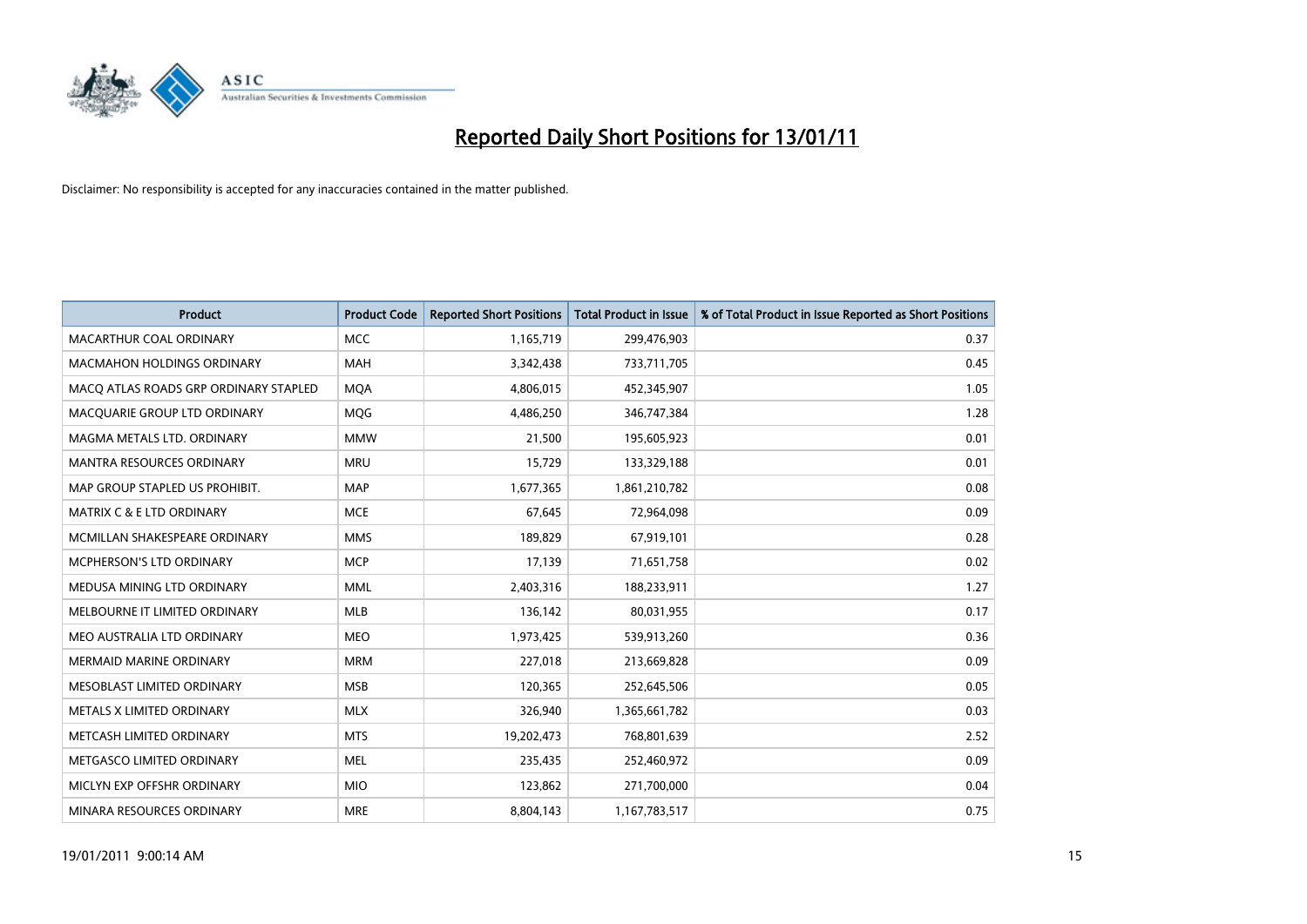

| <b>Product</b>                    | <b>Product Code</b> | <b>Reported Short Positions</b> | <b>Total Product in Issue</b> | % of Total Product in Issue Reported as Short Positions |
|-----------------------------------|---------------------|---------------------------------|-------------------------------|---------------------------------------------------------|
| MINCOR RESOURCES NL ORDINARY      | <b>MCR</b>          | 656,015                         | 200,608,804                   | 0.34                                                    |
| MINERAL DEPOSITS ORDINARY         | <b>MDL</b>          | 237,035                         | 60,768,582                    | 0.38                                                    |
| MINERAL RESOURCES, ORDINARY       | <b>MIN</b>          | 90,327                          | 168,219,485                   | 0.06                                                    |
| MIRABELA NICKEL LTD ORDINARY      | <b>MBN</b>          | 8,662,649                       | 491,561,237                   | 1.76                                                    |
| MIRVAC GROUP STAPLED SECURITIES   | <b>MGR</b>          | 2,202,210                       | 3,415,819,357                 | 0.06                                                    |
| MOLOPO ENERGY LTD ORDINARY        | <b>MPO</b>          | 1,363,197                       | 250,972,584                   | 0.55                                                    |
| MOLY MINES LIMITED ORDINARY       | <b>MOL</b>          | 30,000                          | 365,722,323                   | 0.01                                                    |
| MONADELPHOUS GROUP ORDINARY       | <b>MND</b>          | 414,102                         | 87,546,827                    | 0.46                                                    |
| <b>MOUNT GIBSON IRON ORDINARY</b> | <b>MGX</b>          | 3,586,633                       | 1,082,570,693                 | 0.32                                                    |
| MULTIPLEX SITES SITES             | <b>MXUPA</b>        | 42                              | 4,500,000                     | 0.00                                                    |
| MURCHISON METALS LTD ORDINARY     | <b>MMX</b>          | 11,388,461                      | 435,884,268                   | 2.61                                                    |
| <b>MYER HOLDINGS LTD ORDINARY</b> | <b>MYR</b>          | 14,375,675                      | 582,297,884                   | 2.46                                                    |
| MYSTATE LIMITED ORDINARY          | <b>MYS</b>          | 1,400                           | 67,439,158                    | 0.00                                                    |
| NATIONAL AUST. BANK ORDINARY      | <b>NAB</b>          | 10,074,373                      | 2,169,575,514                 | 0.46                                                    |
| NATURAL FUEL LIMITED ORDINARY     | <b>NFL</b>          |                                 | 721,912                       | 0.00                                                    |
| NAVITAS LIMITED ORDINARY          | <b>NVT</b>          | 1,546,741                       | 368,766,367                   | 0.40                                                    |
| NEPTUNE MARINE ORDINARY           | <b>NMS</b>          | 1,564,724                       | 442,245,734                   | 0.35                                                    |
| NEW HOPE CORPORATION ORDINARY     | <b>NHC</b>          | 679,683                         | 830,230,549                   | 0.09                                                    |
| NEWCREST MINING ORDINARY          | <b>NCM</b>          | 3,438,296                       | 765,211,675                   | 0.40                                                    |
| NEWS CORP A NON-VOTING CDI        | <b>NWSLV</b>        | 133,709                         | 1,828,217,244                 | 0.01                                                    |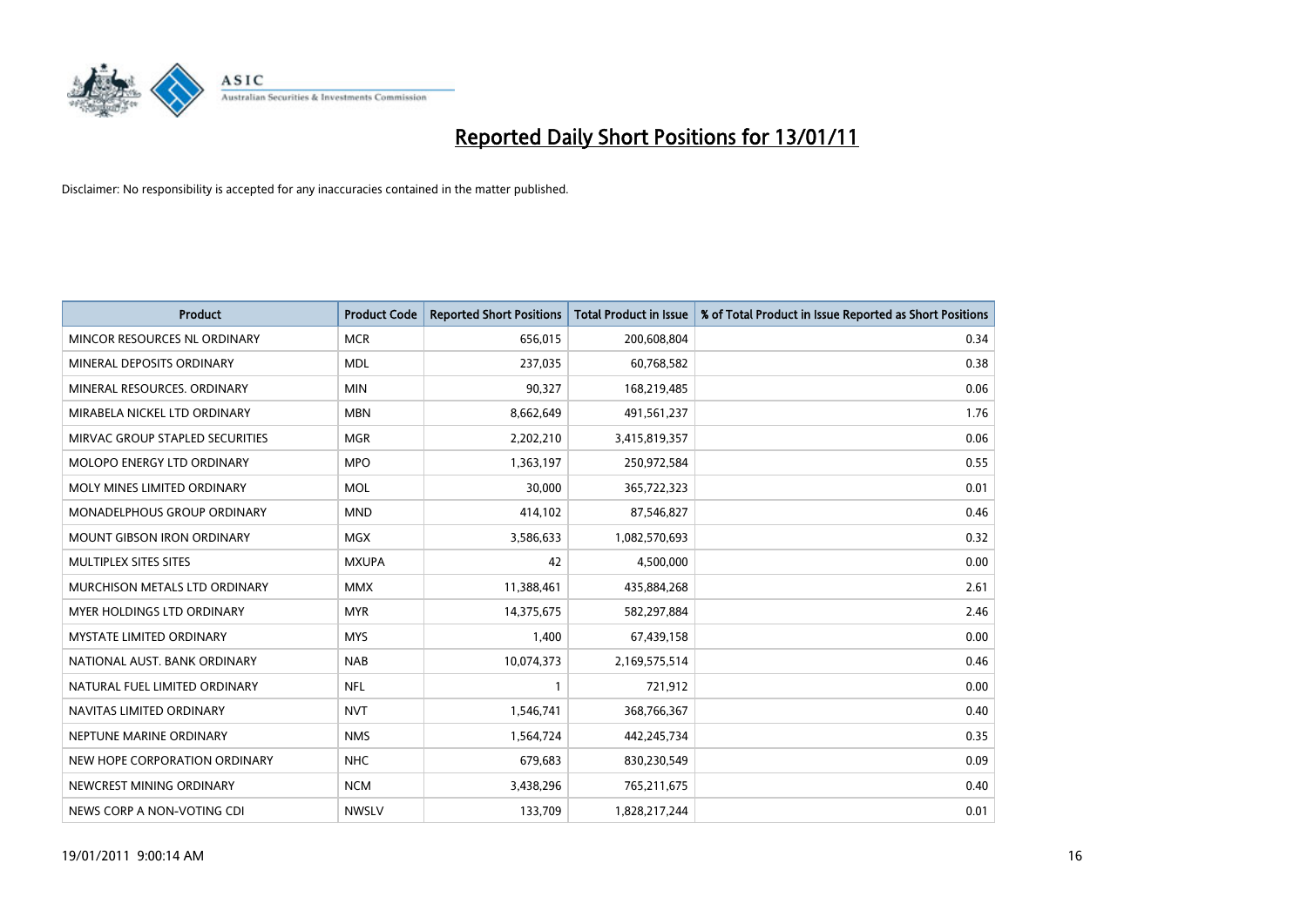

| <b>Product</b>                        | <b>Product Code</b> | <b>Reported Short Positions</b> | <b>Total Product in Issue</b> | % of Total Product in Issue Reported as Short Positions |
|---------------------------------------|---------------------|---------------------------------|-------------------------------|---------------------------------------------------------|
| NEWS CORP B VOTING CDI                | <b>NWS</b>          | 6,802,661                       | 798,520,953                   | 0.86                                                    |
| NEXBIS LIMITED ORDINARY               | <b>NBS</b>          | 63,733                          | 798,356,704                   | 0.01                                                    |
| NEXUS ENERGY LIMITED ORDINARY         | <b>NXS</b>          | 5,923,005                       | 1,020,257,304                 | 0.59                                                    |
| NIB HOLDINGS LIMITED ORDINARY         | <b>NHF</b>          | 11,186                          | 466,777,666                   | 0.00                                                    |
| NICK SCALI LIMITED ORDINARY           | <b>NCK</b>          | 35,846                          | 81,000,000                    | 0.04                                                    |
| NIDO PETROLEUM ORDINARY               | <b>NDO</b>          | 63,244                          | 1,340,630,321                 | 0.00                                                    |
| NKWE PLATINUM 10C US COMMON           | <b>NKP</b>          | 143.173                         | 559,651,184                   | 0.03                                                    |
| NORTHERN CREST ORDINARY               | <b>NOC</b>          | 24,345                          | 116,074,781                   | 0.02                                                    |
| NORTHERN IRON LTD ORDINARY            | <b>NFE</b>          | 1,324,973                       | 336,084,863                   | 0.40                                                    |
| NRW HOLDINGS LIMITED ORDINARY         | <b>NWH</b>          | 716,193                         | 251,223,000                   | 0.28                                                    |
| NUFARM LIMITED ORDINARY               | <b>NUF</b>          | 3,775,154                       | 261,833,005                   | 1.43                                                    |
| NUPLEX INDUSTRIES ORDINARY            | <b>NPX</b>          | 93,095                          | 195,060,783                   | 0.05                                                    |
| OAKTON LIMITED ORDINARY               | <b>OKN</b>          | 780,765                         | 93,674,235                    | 0.84                                                    |
| OCEANAGOLD CORP. CHESS DEPOSITARY INT | OGC                 | 826,947                         | 262,062,610                   | 0.31                                                    |
| OCEANIA CAPITAL LTD ORDINARY          | <b>OCP</b>          | 2,500                           | 91,921,295                    | 0.00                                                    |
| OIL SEARCH LTD ORDINARY               | <b>OSH</b>          | 6,964,174                       | 1,312,888,303                 | 0.54                                                    |
| <b>OILEX LTD ORDINARY</b>             | <b>OEX</b>          | 50,000                          | 250,074,885                   | 0.02                                                    |
| OM HOLDINGS LIMITED ORDINARY          | <b>OMH</b>          | 2,610,274                       | 503,085,150                   | 0.52                                                    |
| <b>ONESTEEL LIMITED ORDINARY</b>      | OST                 | 10,304,169                      | 1,334,723,421                 | 0.74                                                    |
| ORICA LIMITED ORDINARY                | ORI                 | 1,439,108                       | 363,189,836                   | 0.39                                                    |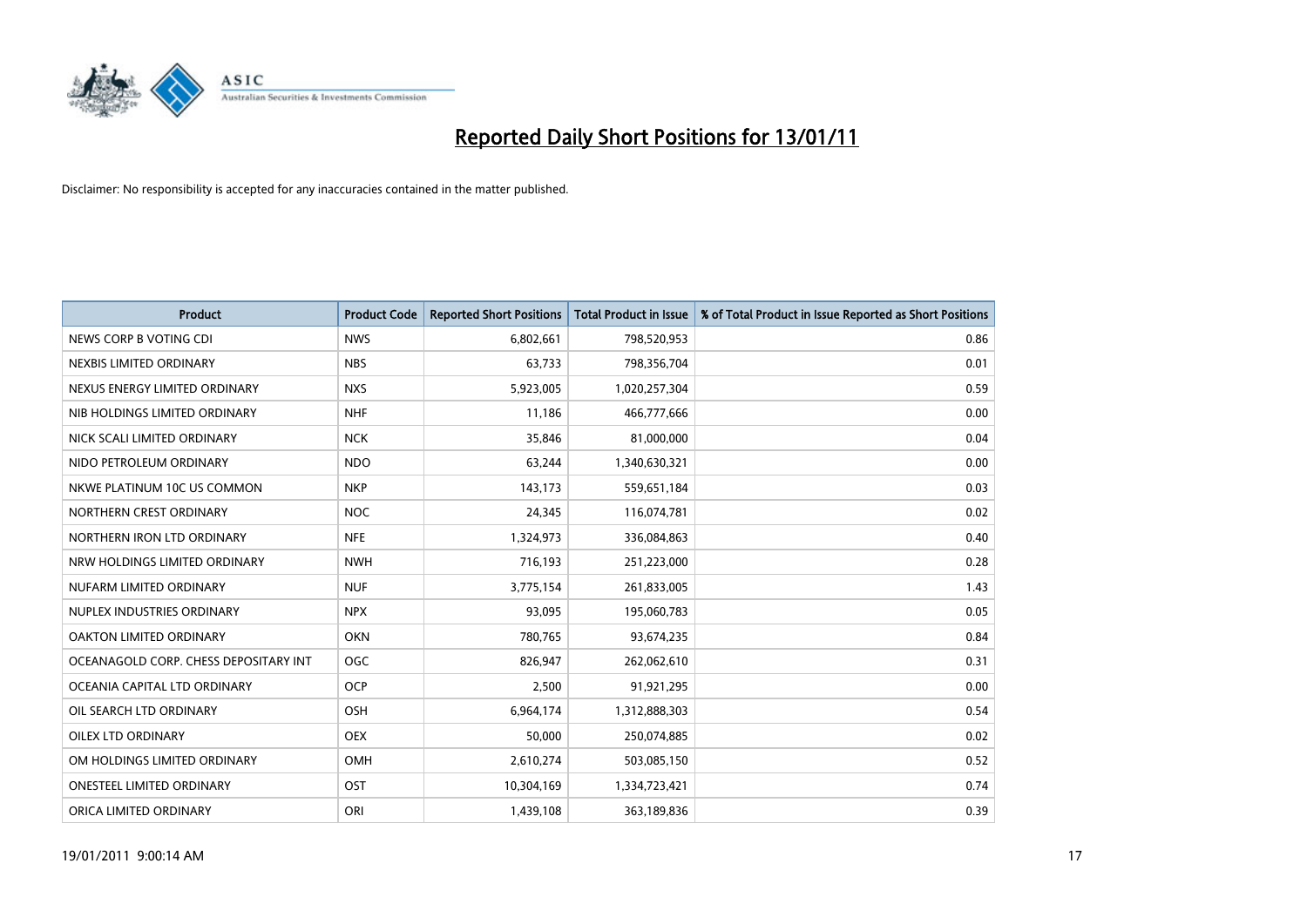

| <b>Product</b>                 | <b>Product Code</b> | <b>Reported Short Positions</b> | <b>Total Product in Issue</b> | % of Total Product in Issue Reported as Short Positions |
|--------------------------------|---------------------|---------------------------------|-------------------------------|---------------------------------------------------------|
| ORIGIN ENERGY ORDINARY         | <b>ORG</b>          | 3,170,851                       | 884,833,512                   | 0.34                                                    |
| OROCOBRE LIMITED ORDINARY      | <b>ORE</b>          | 172,842                         | 91,181,996                    | 0.19                                                    |
| OROTONGROUP LIMITED ORDINARY   | ORL                 | 8,932                           | 40,880,902                    | 0.02                                                    |
| OTTO ENERGY LIMITED ORDINARY   | <b>OEL</b>          | 109,204                         | 1,134,540,071                 | 0.01                                                    |
| OZ MINERALS ORDINARY           | OZL                 | 19,233,976                      | 3,238,546,504                 | 0.56                                                    |
| <b>PACIFIC BRANDS ORDINARY</b> | <b>PBG</b>          | 3,745,232                       | 931,386,248                   | 0.41                                                    |
| PACIFIC NIUGINI LTD ORDINARY   | PNR                 | 4,264                           | 236,951,589                   | 0.00                                                    |
| PALADIN ENERGY LTD ORDINARY    | <b>PDN</b>          | 21,098,619                      | 725,357,086                   | 2.89                                                    |
| PANAUST LIMITED ORDINARY       | <b>PNA</b>          | 7,871,922                       | 2,955,176,819                 | 0.25                                                    |
| PANORAMIC RESOURCES ORDINARY   | PAN                 | 1,325,560                       | 206,500,342                   | 0.63                                                    |
| PAPERLINX LIMITED ORDINARY     | <b>PPX</b>          | 19,258,346                      | 603,580,761                   | 3.19                                                    |
| PATTIES FOODS LTD ORDINARY     | PFL                 |                                 | 138,908,853                   | 0.00                                                    |
| PEET LIMITED ORDINARY          | <b>PPC</b>          | 119,243                         | 302,965,804                   | 0.04                                                    |
| PENINSULA ENERGY LTD ORDINARY  | PEN                 | 760,000                         | 1,943,189,657                 | 0.04                                                    |
| PERILYA LIMITED ORDINARY       | PEM                 | 484,701                         | 526,075,563                   | 0.08                                                    |
| PERPETUAL LIMITED ORDINARY     | <b>PPT</b>          | 2,040,877                       | 44,140,166                    | 4.63                                                    |
| PERSEUS MINING LTD ORDINARY    | PRU                 | 834,875                         | 422,837,088                   | 0.19                                                    |
| PETSEC ENERGY ORDINARY         | <b>PSA</b>          | 223,332                         | 231,283,622                   | 0.10                                                    |
| PHARMAXIS LTD ORDINARY         | <b>PXS</b>          | 1,143,886                       | 226,126,434                   | 0.52                                                    |
| PHOTON GROUP LTD ORDINARY      | PGA                 | 250,510                         | 1,540,543,357                 | 0.02                                                    |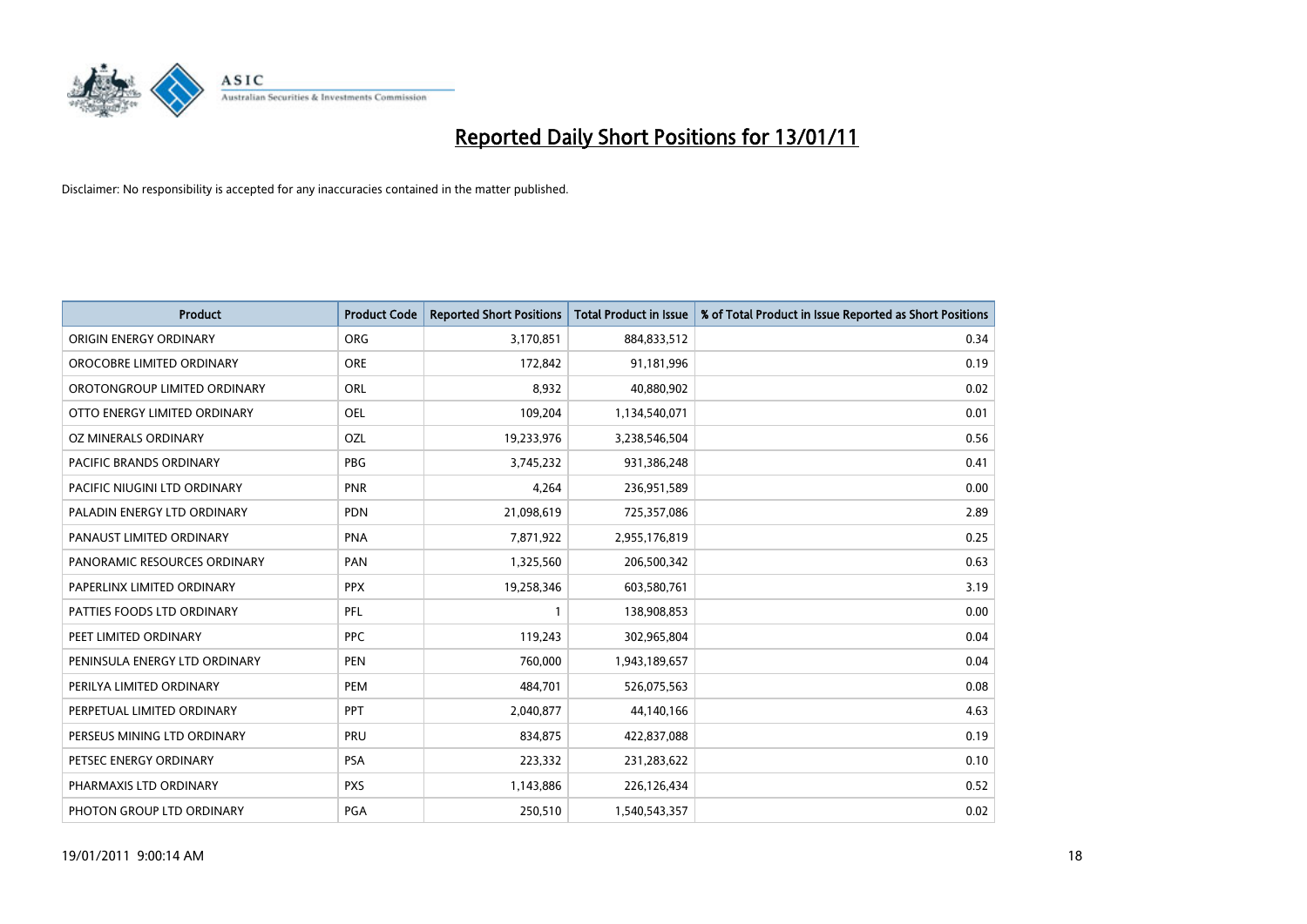

| <b>Product</b>                       | <b>Product Code</b> | <b>Reported Short Positions</b> | <b>Total Product in Issue</b> | % of Total Product in Issue Reported as Short Positions |
|--------------------------------------|---------------------|---------------------------------|-------------------------------|---------------------------------------------------------|
| PIKE RIVER COAL ORDINARY             | <b>PRC</b>          | 257,595                         | 405,513,933                   | 0.06                                                    |
| PLATINUM ASSET ORDINARY              | <b>PTM</b>          | 5,662,879                       | 561,347,878                   | 0.99                                                    |
| PLATINUM AUSTRALIA ORDINARY          | <b>PLA</b>          | 5,970,854                       | 392,430,039                   | 1.53                                                    |
| PLATINUM CAPITAL LTD ORDINARY        | <b>PMC</b>          |                                 | 163,732,888                   | 0.00                                                    |
| PLUTON RESOURCES ORDINARY            | <b>PLV</b>          | 31,134                          | 179,457,362                   | 0.02                                                    |
| PMP LIMITED ORDINARY                 | <b>PMP</b>          | 183,108                         | 335,338,483                   | 0.04                                                    |
| PORT BOUVARD LIMITED ORDINARY        | PBD                 | 6,754                           | 593,868,295                   | 0.00                                                    |
| PREMIER INVESTMENTS ORDINARY         | <b>PMV</b>          | 220,320                         | 155,030,045                   | 0.14                                                    |
| PRIMARY HEALTH CARE ORDINARY         | <b>PRY</b>          | 6,485,080                       | 496,043,188                   | 1.32                                                    |
| PRIME INFR GROUP. STAPLED SECURITIES | PIH                 | 308,735                         | 351,776,795                   | 0.09                                                    |
| PRIME MEDIA GRP LTD ORDINARY         | <b>PRT</b>          | 2                               | 366,330,303                   | 0.00                                                    |
| PROGEN PHARMACEUTIC ORDINARY         | PGL                 | 151,596                         | 24,709,097                    | 0.61                                                    |
| PROGRAMMED ORDINARY                  | <b>PRG</b>          | 444,592                         | 118,169,908                   | 0.37                                                    |
| PSIVIDA CORP CDI 1:1                 | <b>PVA</b>          | 6,878                           | 7,656,004                     | 0.09                                                    |
| <b>QANTAS AIRWAYS ORDINARY</b>       | OAN                 | 2,292,303                       | 2,265,123,620                 | 0.09                                                    |
| OBE INSURANCE GROUP ORDINARY         | OBE                 | 17,298,197                      | 1,051,660,007                 | 1.63                                                    |
| OR NATIONAL LIMITED ORDINARY         | <b>ORN</b>          | 18,694,590                      | 2,440,000,000                 | 0.76                                                    |
| RAMELIUS RESOURCES ORDINARY          | <b>RMS</b>          | 67,918                          | 291,208,795                   | 0.02                                                    |
| RAMSAY HEALTH CARE ORDINARY          | <b>RHC</b>          | 2,110,741                       | 202,081,252                   | 1.05                                                    |
| RANGE RESOURCES LTD ORDINARY         | <b>RRS</b>          | 1,202,917                       | 1,221,149,147                 | 0.10                                                    |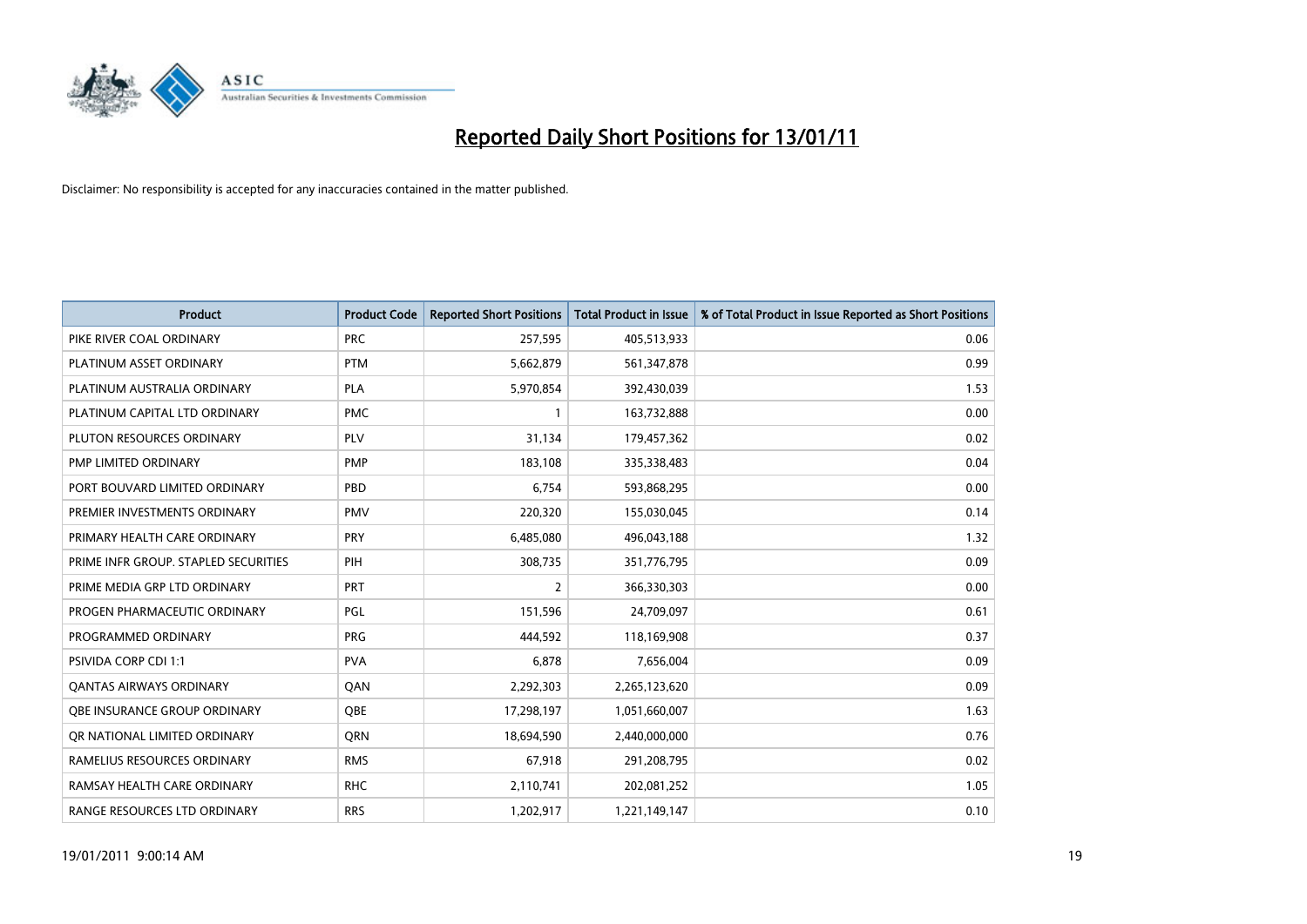

| <b>Product</b>                      | <b>Product Code</b> | <b>Reported Short Positions</b> | Total Product in Issue | % of Total Product in Issue Reported as Short Positions |
|-------------------------------------|---------------------|---------------------------------|------------------------|---------------------------------------------------------|
| <b>RCR TOMLINSON ORDINARY</b>       | <b>RCR</b>          | 68,067                          | 131,892,672            | 0.05                                                    |
| <b>REA GROUP ORDINARY</b>           | <b>REA</b>          | 30,022                          | 129,691,280            | 0.01                                                    |
| <b>RECKON LIMITED ORDINARY</b>      | <b>RKN</b>          | 1,986                           | 133,384,060            | 0.00                                                    |
| RED FORK ENERGY ORDINARY            | <b>RFE</b>          | 7,696                           | 139,535,000            | 0.01                                                    |
| REDFLEX HOLDINGS ORDINARY           | <b>RDF</b>          | 858                             | 110,345,599            | 0.00                                                    |
| REED RESOURCES LTD ORDINARY         | <b>RDR</b>          | 268,205                         | 192,271,768            | 0.14                                                    |
| REGIS RESOURCES ORDINARY            | <b>RRL</b>          | 1,262,524                       | 430,053,915            | 0.28                                                    |
| RESMED INC CDI 10:1                 | <b>RMD</b>          | 9,226,191                       | 1,516,163,980          | 0.59                                                    |
| <b>RESOLUTE MINING ORDINARY</b>     | <b>RSG</b>          | 1,412,851                       | 464,925,930            | 0.30                                                    |
| <b>RESOURCE GENERATION ORDINARY</b> | <b>RES</b>          | 328,348                         | 243,900,530            | 0.13                                                    |
| REVERSE CORP LIMITED ORDINARY       | <b>REF</b>          | 25,141                          | 92,382,175             | 0.03                                                    |
| REX MINERALS LIMITED ORDINARY       | <b>RXM</b>          | 120,000                         | 150,296,760            | 0.08                                                    |
| RHG LIMITED ORDINARY                | <b>RHG</b>          | 59,675                          | 318,745,978            | 0.01                                                    |
| <b>RIDLEY CORPORATION ORDINARY</b>  | <b>RIC</b>          | 53,937                          | 307,817,071            | 0.02                                                    |
| RIO TINTO LIMITED ORDINARY          | <b>RIO</b>          | 15,169,181                      | 435,758,720            | 3.46                                                    |
| <b>RIVERCITY MOTORWAY STAPLED</b>   | <b>RCY</b>          | 132,000                         | 957,010,115            | 0.01                                                    |
| RIVERSDALE MINING ORDINARY          | <b>RIV</b>          | 1,322,028                       | 236,696,188            | 0.55                                                    |
| ROC OIL COMPANY ORDINARY            | <b>ROC</b>          | 5,727,737                       | 713,154,560            | 0.81                                                    |
| <b>RURALCO HOLDINGS ORDINARY</b>    | <b>RHL</b>          | 96,006                          | 55,019,284             | 0.17                                                    |
| SAI GLOBAL LIMITED ORDINARY         | SAI                 | 187,364                         | 197,910,346            | 0.08                                                    |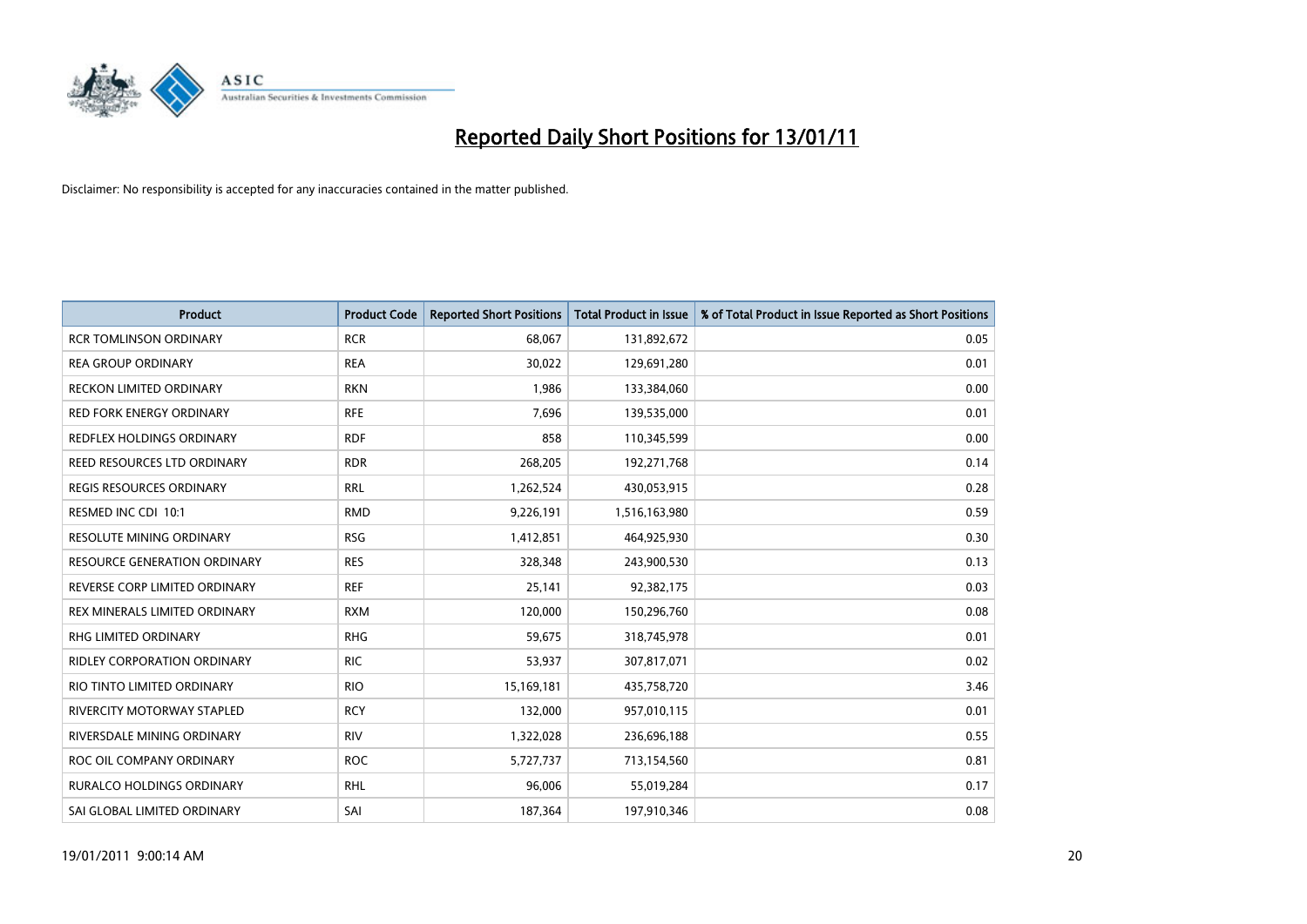

| <b>Product</b>                           | <b>Product Code</b> | <b>Reported Short Positions</b> | <b>Total Product in Issue</b> | % of Total Product in Issue Reported as Short Positions |
|------------------------------------------|---------------------|---------------------------------|-------------------------------|---------------------------------------------------------|
| SALMAT LIMITED ORDINARY                  | <b>SLM</b>          | 79,609                          | 159,749,049                   | 0.05                                                    |
| SANDFIRE RESOURCES ORDINARY              | <b>SFR</b>          | 18,420                          | 148,167,539                   | 0.01                                                    |
| <b>SANTOS LTD ORDINARY</b>               | <b>STO</b>          | 3,452,462                       | 874,177,027                   | 0.38                                                    |
| SARACEN MINERAL ORDINARY                 | <b>SAR</b>          | 394,059                         | 492,151,415                   | 0.07                                                    |
| SEDGMAN LIMITED ORDINARY                 | <b>SDM</b>          | 321,246                         | 207,997,898                   | 0.15                                                    |
| SEEK LIMITED ORDINARY                    | <b>SEK</b>          | 2,758,553                       | 336,584,488                   | 0.80                                                    |
| SELECT HARVESTS ORDINARY                 | SHV                 | 367                             | 55,667,043                    | 0.00                                                    |
| SENETAS CORPORATION ORDINARY             | <b>SEN</b>          | 756,999                         | 463,105,195                   | 0.16                                                    |
| SERVCORP LIMITED ORDINARY                | SRV                 | 152,519                         | 98,440,807                    | 0.15                                                    |
| SERVICE STREAM ORDINARY                  | <b>SSM</b>          | 344,663                         | 283,418,867                   | 0.12                                                    |
| SEVEN GROUP HOLDINGS ORDINARY            | <b>SVW</b>          | 217,012                         | 305,410,281                   | 0.07                                                    |
| SIGMA PHARMACEUTICAL ORDINARY            | <b>SIP</b>          | 10,692,409                      | 1,178,626,572                 | 0.93                                                    |
| SILEX SYSTEMS ORDINARY                   | <b>SLX</b>          | 174,450                         | 166,106,391                   | 0.10                                                    |
| SILVER LAKE RESOURCE ORDINARY            | <b>SLR</b>          | 289,593                         | 178,882,838                   | 0.16                                                    |
| SIMS METAL MGMT LTD ORDINARY             | SGM                 | 3,675,761                       | 204,921,757                   | 1.80                                                    |
| SINGAPORE TELECOMM. CHESS DEPOSITARY INT | SGT                 | 3,546,102                       | 323,457,097                   | 1.08                                                    |
| SKILLED GROUP LTD ORDINARY               | <b>SKE</b>          | 185,739                         | 190,738,408                   | 0.09                                                    |
| SKY CITY ENTERTAIN. ORDINARY             | <b>SKC</b>          | 3,130,742                       | 575,114,687                   | 0.54                                                    |
| SKY NETWORK ORDINARY                     | <b>SKT</b>          | 244,685                         | 389,139,785                   | 0.06                                                    |
| SMS MANAGEMENT. ORDINARY                 | <b>SMX</b>          | 28,248                          | 67,661,358                    | 0.05                                                    |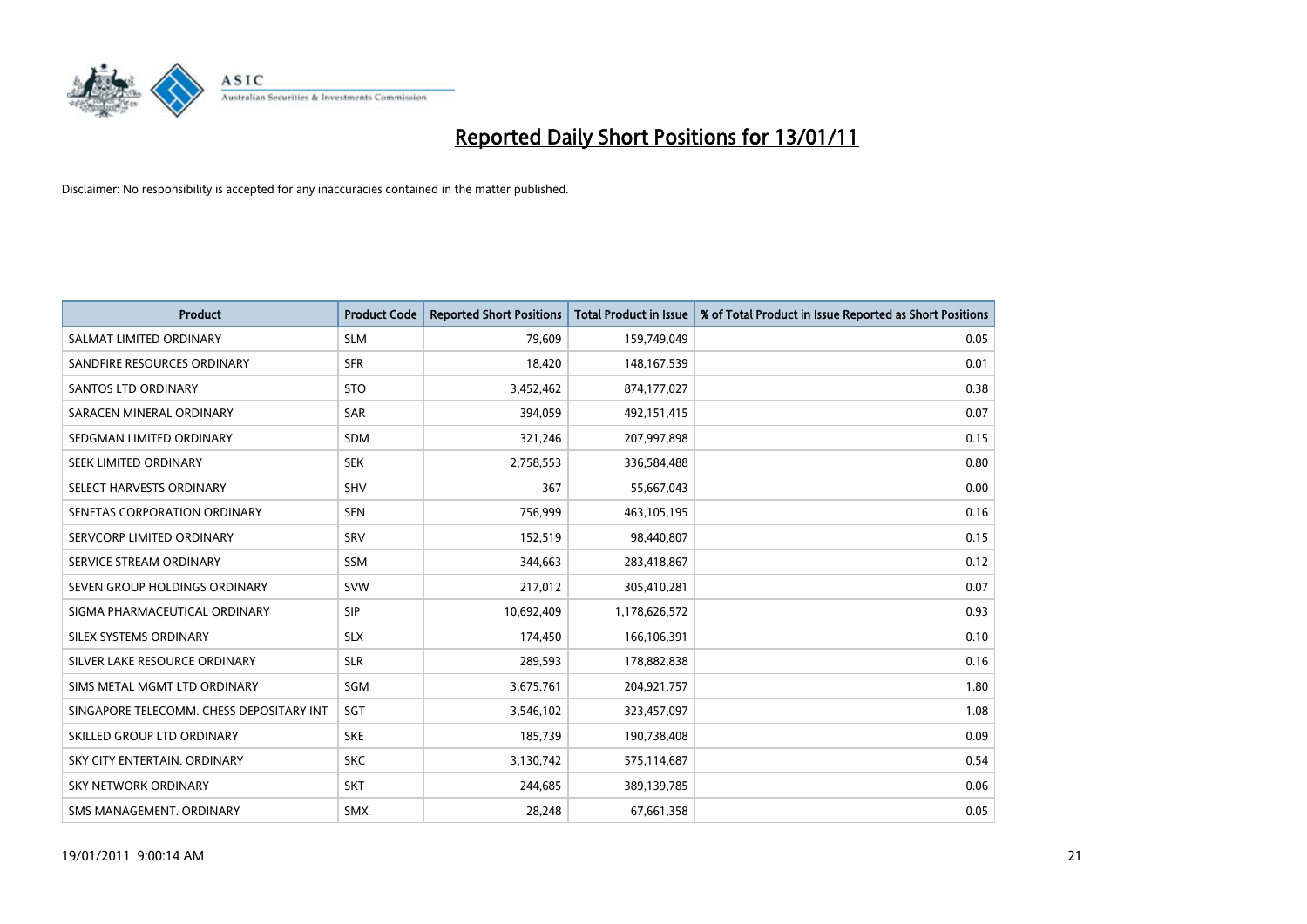

| <b>Product</b>                           | <b>Product Code</b> | <b>Reported Short Positions</b> | Total Product in Issue | % of Total Product in Issue Reported as Short Positions |
|------------------------------------------|---------------------|---------------------------------|------------------------|---------------------------------------------------------|
| SONIC HEALTHCARE ORDINARY                | <b>SHL</b>          | 3,446,696                       | 388,429,875            | 0.89                                                    |
| SOUL PATTINSON (W.H) ORDINARY            | SOL                 | 29,609                          | 238,640,580            | 0.01                                                    |
| SP AUSNET STAPLED SECURITIES             | <b>SPN</b>          | 8,328,353                       | 2,795,115,439          | 0.29                                                    |
| SPARK INFRASTRUCTURE STAPLED NOTE & UNIT | SKI                 | 3,342,764                       | 1,326,734,264          | 0.25                                                    |
| SPDR 200 FUND ETF UNITS                  | STW                 | 8                               | 58,239,159             | 0.00                                                    |
| SPECIALTY FASHION ORDINARY               | <b>SFH</b>          | 1,522,023                       | 191,268,264            | 0.79                                                    |
| SPHERE MINERALS LTD ORDINARY             | <b>SPH</b>          | 7,507                           | 171,348,151            | 0.00                                                    |
| SPOTLESS GROUP LTD ORDINARY              | <b>SPT</b>          | 2,586,260                       | 261,070,153            | 0.99                                                    |
| ST BARBARA LIMITED ORDINARY              | <b>SBM</b>          | 2,665,205                       | 325,615,389            | 0.83                                                    |
| STAGING CONNECTIONS ORDINARY             | <b>STG</b>          | 2,917,189                       | 78,317,726             | 3.72                                                    |
| STANMORE COAL LTD ORDINARY               | <b>SMR</b>          | 17,231                          | 86,750,738             | 0.02                                                    |
| STARPHARMA HOLDINGS ORDINARY             | SPL                 | 1,564                           | 242,664,708            | 0.00                                                    |
| STH AMERICAN COR LTD ORDINARY            | SAY                 | 9,200                           | 233,651,371            | 0.00                                                    |
| STHN CROSS MEDIA ORDINARY                | <b>SXL</b>          | 454,508                         | 378,827,750            | 0.11                                                    |
| STOCKLAND UNITS/ORD STAPLED              | SGP                 | 10,055,042                      | 2,383,036,717          | 0.41                                                    |
| STRAITS RESOURCES ORDINARY               | SRL                 | 2,788,735                       | 255,203,613            | 1.07                                                    |
| STW COMMUNICATIONS ORDINARY              | SGN                 | 528,545                         | 364,310,964            | 0.14                                                    |
| SUNCORP GROUP LTD ORDINARY               | <b>SUN</b>          | 3,476,013                       | 1,281,390,524          | 0.27                                                    |
| SUNDANCE RESOURCES ORDINARY              | <b>SDL</b>          | 13,181,932                      | 2,711,645,932          | 0.48                                                    |
| SUNLAND GROUP LTD ORDINARY               | <b>SDG</b>          | 72,307                          | 226,093,183            | 0.02                                                    |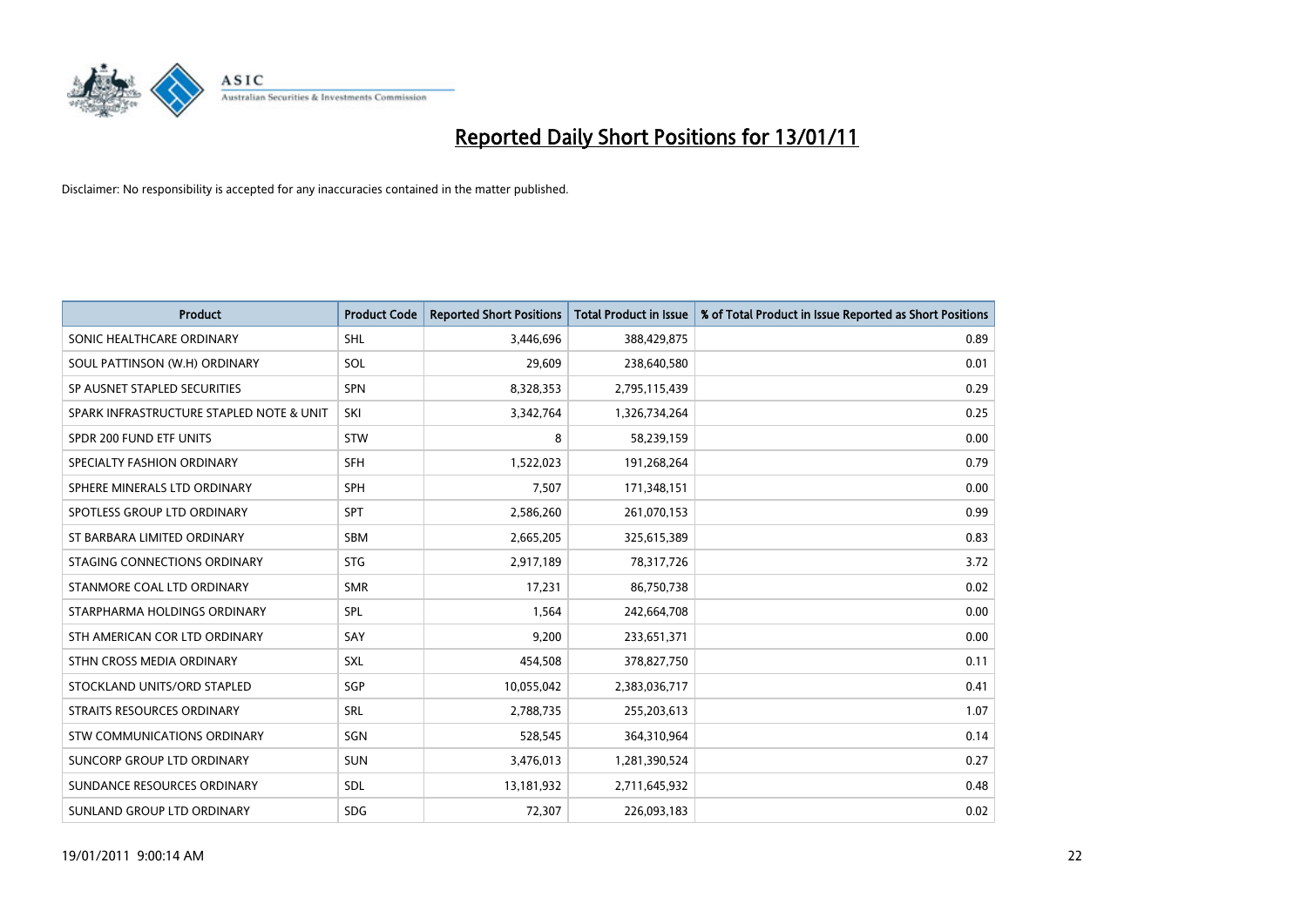

| <b>Product</b>                      | <b>Product Code</b> | <b>Reported Short Positions</b> | <b>Total Product in Issue</b> | % of Total Product in Issue Reported as Short Positions |
|-------------------------------------|---------------------|---------------------------------|-------------------------------|---------------------------------------------------------|
| SUPER RET REP LTD ORDINARY          | <b>SUL</b>          | 132,794                         | 129,002,619                   | 0.11                                                    |
| SWICK MINING ORDINARY               | <b>SWK</b>          | 5,850                           | 236,724,970                   | 0.00                                                    |
| SYMEX HOLDINGS ORDINARY             | SYM                 | 6,633                           | 125,037,628                   | 0.01                                                    |
| TABCORP HOLDINGS LTD ORDINARY       | <b>TAH</b>          | 943,938                         | 684,918,140                   | 0.14                                                    |
| <b>TALENT2 INTERNATION ORDINARY</b> | <b>TWO</b>          | $\overline{7}$                  | 141,694,125                   | 0.00                                                    |
| TANAMI GOLD NL ORDINARY             | <b>TAM</b>          | 29,001                          | 260,947,676                   | 0.01                                                    |
| TAP OIL LIMITED ORDINARY            | <b>TAP</b>          | 59,117                          | 240,967,311                   | 0.03                                                    |
| TASSAL GROUP LIMITED ORDINARY       | <b>TGR</b>          | 130,432                         | 146,304,404                   | 0.08                                                    |
| <b>TATTS GROUP LTD ORDINARY</b>     | <b>TTS</b>          | 8,035,016                       | 1,300,888,465                 | 0.61                                                    |
| TELECOM CORPORATION ORDINARY        | <b>TEL</b>          | 9,209,263                       | 1,924,622,088                 | 0.48                                                    |
| TELSTRA CORPORATION. ORDINARY       | <b>TLS</b>          | 10,794,412                      | 12,443,074,357                | 0.07                                                    |
| TEN NETWORK HOLDINGS ORDINARY       | <b>TEN</b>          | 13,857,813                      | 1,045,236,720                 | 1.34                                                    |
| TERANGA GOLD CORP CDI 1:1           | <b>TGZ</b>          | 84,791                          | 163,777,979                   | 0.05                                                    |
| TFS CORPORATION LTD ORDINARY        | <b>TFC</b>          | 64,248                          | 227,360,909                   | 0.02                                                    |
| THE REJECT SHOP ORDINARY            | <b>TRS</b>          | 282,559                         | 26,033,570                    | 1.10                                                    |
| THOR MINING PLC CHESS DEPOSITARY    | <b>THR</b>          | 2,307                           | 288,754,017                   | 0.00                                                    |
| THORN GROUP LIMITED ORDINARY        | <b>TGA</b>          | 2,361                           | 129,858,924                   | 0.00                                                    |
| THUNDELARRA EXPLOR. ORDINARY        | <b>THX</b>          | 21,522                          | 153,412,482                   | 0.01                                                    |
| <b>TIGER RESOURCES ORDINARY</b>     | <b>TGS</b>          | 163,189                         | 597,373,151                   | 0.03                                                    |
| TIMBERCORP LIMITED ORDINARY         | <b>TIM</b>          | 90,074                          | 352,071,429                   | 0.02                                                    |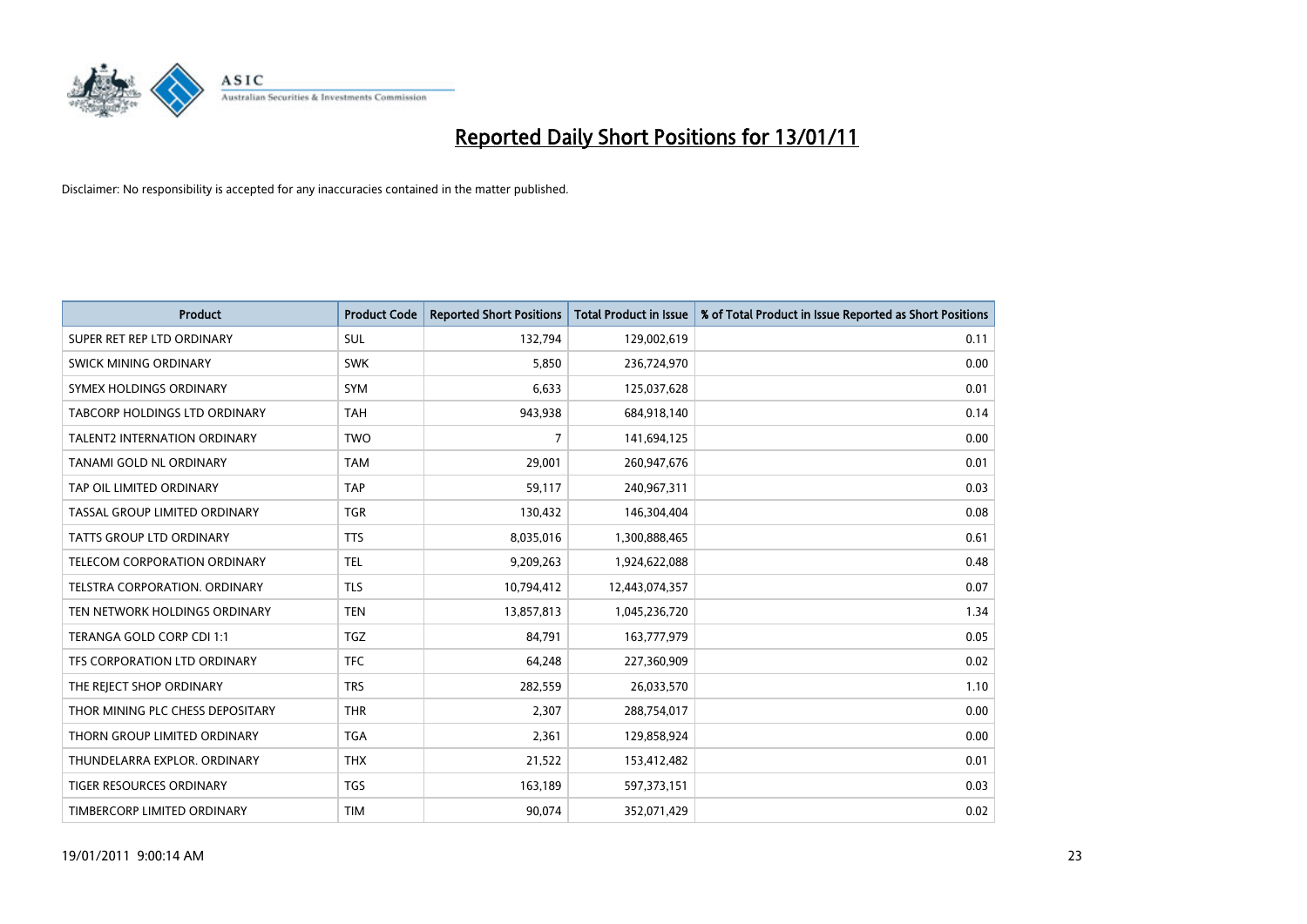

| <b>Product</b>                            | <b>Product Code</b> | <b>Reported Short Positions</b> | <b>Total Product in Issue</b> | % of Total Product in Issue Reported as Short Positions |
|-------------------------------------------|---------------------|---------------------------------|-------------------------------|---------------------------------------------------------|
| <b>TISHMAN SPEYER UNITS</b>               | <b>TSO</b>          | 49,427                          | 338,440,904                   | 0.01                                                    |
| TNG LIMITED ORDINARY                      | <b>TNG</b>          | 4,321                           | 258,055,076                   | 0.00                                                    |
| TOLL HOLDINGS LTD ORDINARY                | <b>TOL</b>          | 11,928,139                      | 706,577,616                   | 1.68                                                    |
| TORO ENERGY LIMITED ORDINARY              | <b>TOE</b>          | 96,804                          | 964,936,676                   | 0.01                                                    |
| <b>TOWER AUSTRALIA ORDINARY</b>           | <b>TAL</b>          | 100,418                         | 419,652,394                   | 0.02                                                    |
| <b>TOWER LIMITED ORDINARY</b>             | <b>TWR</b>          | 690,119                         | 260,821,111                   | 0.26                                                    |
| TOX FREE SOLUTIONS ORDINARY               | <b>TOX</b>          | 90,798                          | 91,855,500                    | 0.09                                                    |
| TPG TELECOM LIMITED ORDINARY              | <b>TPM</b>          | 2,733,638                       | 775,522,421                   | 0.35                                                    |
| TRANSFIELD SERV INFR STAPLED SECURITIES   | <b>TSI</b>          | 255,862                         | 434,862,971                   | 0.06                                                    |
| <b>TRANSFIELD SERVICES ORDINARY</b>       | <b>TSE</b>          | 1,781,041                       | 516,941,447                   | 0.34                                                    |
| TRANSPACIFIC INDUST. ORDINARY             | <b>TPI</b>          | 18,556,706                      | 960,638,735                   | 1.94                                                    |
| TRANSURBAN GROUP TRIPLE STAPLED SEC.      | <b>TCL</b>          | 1,750,559                       | 1,441,290,633                 | 0.13                                                    |
| TRINITY GROUP STAPLED SECURITIES          | <b>TCQ</b>          | 3,419                           | 231,701,539                   | 0.00                                                    |
| TROY RESOURCES NL ORDINARY                | <b>TRY</b>          | 59,939                          | 87,494,823                    | 0.07                                                    |
| <b>UGL LIMITED ORDINARY</b>               | <b>UGL</b>          | 5,794,371                       | 166,028,705                   | 3.49                                                    |
| UNILIFE CORPORATION CDI US PROHIBITED     | <b>UNS</b>          | 446,480                         | 272,744,111                   | 0.16                                                    |
| UXC LIMITED ORDINARY                      | <b>UXC</b>          | 43,591                          | 305,789,718                   | 0.01                                                    |
| VALAD PROPERTY GROUP STAPLED US PROHIBIT. | <b>VPG</b>          | 3,858,084                       | 115,108,116                   | 3.35                                                    |
| <b>VDM GROUP LIMITED ORDINARY</b>         | <b>VMG</b>          | 11,116                          | 193,127,749                   | 0.01                                                    |
| <b>VENTURE MINERALS ORDINARY</b>          | <b>VMS</b>          | 6,500                           | 220,943,592                   | 0.00                                                    |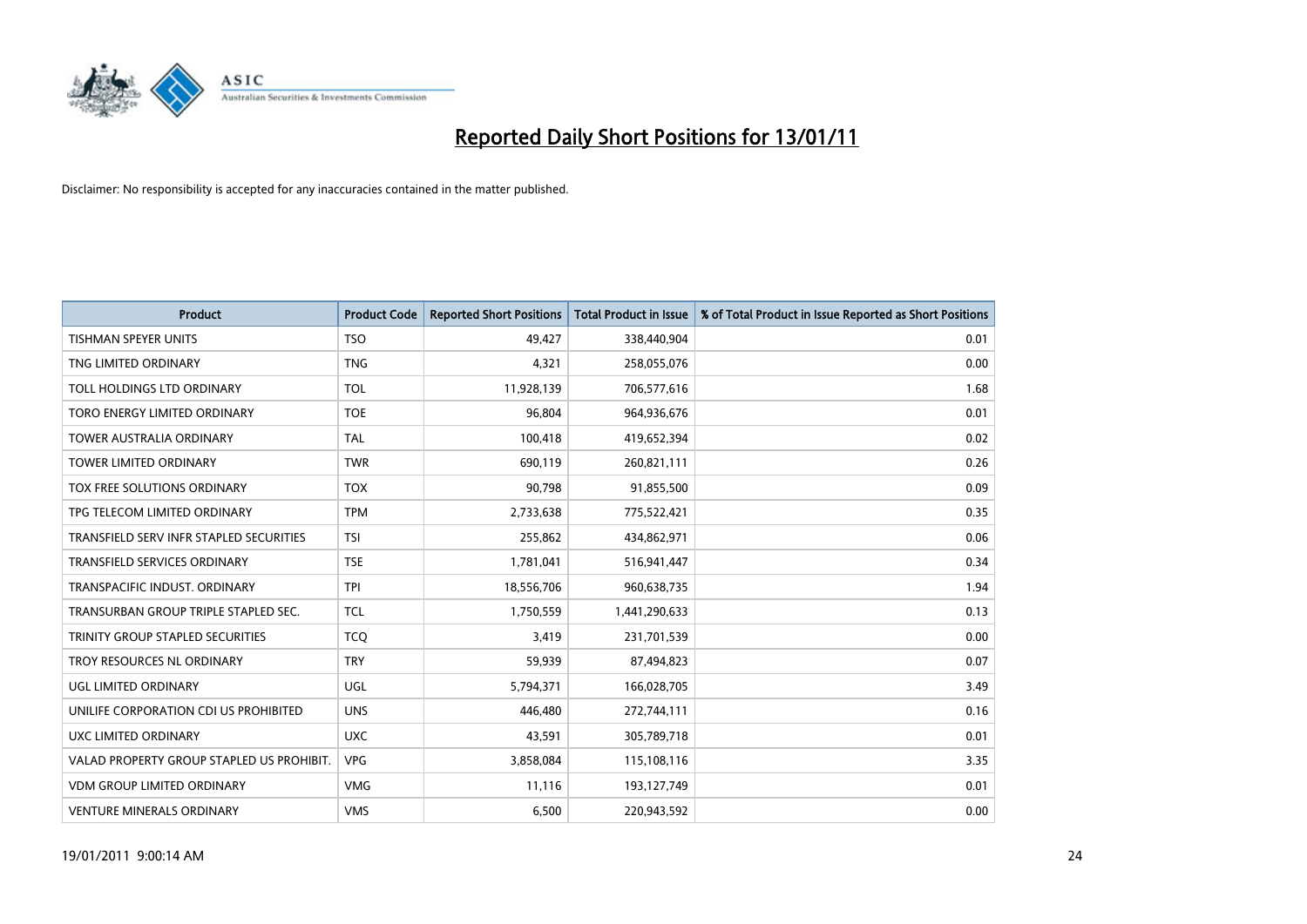

| <b>Product</b>                         | <b>Product Code</b> | <b>Reported Short Positions</b> | <b>Total Product in Issue</b> | % of Total Product in Issue Reported as Short Positions |
|----------------------------------------|---------------------|---------------------------------|-------------------------------|---------------------------------------------------------|
| <b>VILLAGE ROADSHOW LTD ORDINARY</b>   | <b>VRL</b>          | 450                             | 151,668,100                   | 0.00                                                    |
| VIRGIN BLUE HOLDINGS ORDINARY          | <b>VBA</b>          | 7,965,512                       | 2,210,197,600                 | 0.37                                                    |
| <b>VISION GROUP HLDGS ORDINARY</b>     | <b>VGH</b>          | 78,000                          | 73,583,806                    | 0.11                                                    |
| <b>VITA GROUP LTD ORDINARY</b>         | <b>VTG</b>          | 75,190                          | 142,499,800                   | 0.05                                                    |
| VITERRA INC CDI 1:1                    | <b>VTA</b>          | 4,177                           | 68,629,939                    | 0.01                                                    |
| VNGD US TOTAL MARKET CDI 1:1           | <b>VTS</b>          | 6,474                           | 343,002                       | 1.89                                                    |
| <b>WAREHOUSE GROUP ORDINARY</b>        | <b>WHS</b>          | 37,636                          | 311,195,868                   | 0.01                                                    |
| WATPAC LIMITED ORDINARY                | <b>WTP</b>          | 57,022                          | 183,341,382                   | 0.02                                                    |
| <b>WDS LIMITED ORDINARY</b>            | <b>WDS</b>          | 21,481                          | 143,107,458                   | 0.02                                                    |
| WEBJET LIMITED ORDINARY                | <b>WEB</b>          | 86,470                          | 77,661,278                    | 0.12                                                    |
| WESFARMERS LIMITED ORDINARY            | <b>WES</b>          | 19,534,321                      | 1,005,185,775                 | 1.92                                                    |
| WESFARMERS LIMITED PARTIALLY PROTECTED | <b>WESN</b>         | 1,123,853                       | 151,886,387                   | 0.72                                                    |
| WEST AUSTRALIAN NEWS ORDINARY          | <b>WAN</b>          | 8,565,563                       | 219,668,970                   | 3.90                                                    |
| <b>WESTERN AREAS NL ORDINARY</b>       | <b>WSA</b>          | 7,321,649                       | 179,735,899                   | 4.06                                                    |
| WESTERN DESERT RES. ORDINARY           | <b>WDR</b>          | 948                             | 154,684,108                   | 0.00                                                    |
| WESTFIELD GROUP ORD/UNIT STAPLED SEC   | <b>WDC</b>          | 7,642,820                       | 2,308,988,539                 | 0.29                                                    |
| WESTFIELD RETAIL TST UNIT STAPLED      | <b>WRT</b>          | 2,854,203                       | 3,054,166,195                 | 0.09                                                    |
| WESTPAC BANKING CORP ORDINARY          | <b>WBC</b>          | 26,492,548                      | 3,008,618,294                 | 0.84                                                    |
| WHITE ENERGY COMPANY ORDINARY          | <b>WEC</b>          | 7,392,679                       | 307,225,811                   | 2.41                                                    |
| WHITEHAVEN COAL ORDINARY               | <b>WHC</b>          | 1,758,393                       | 493,700,070                   | 0.34                                                    |